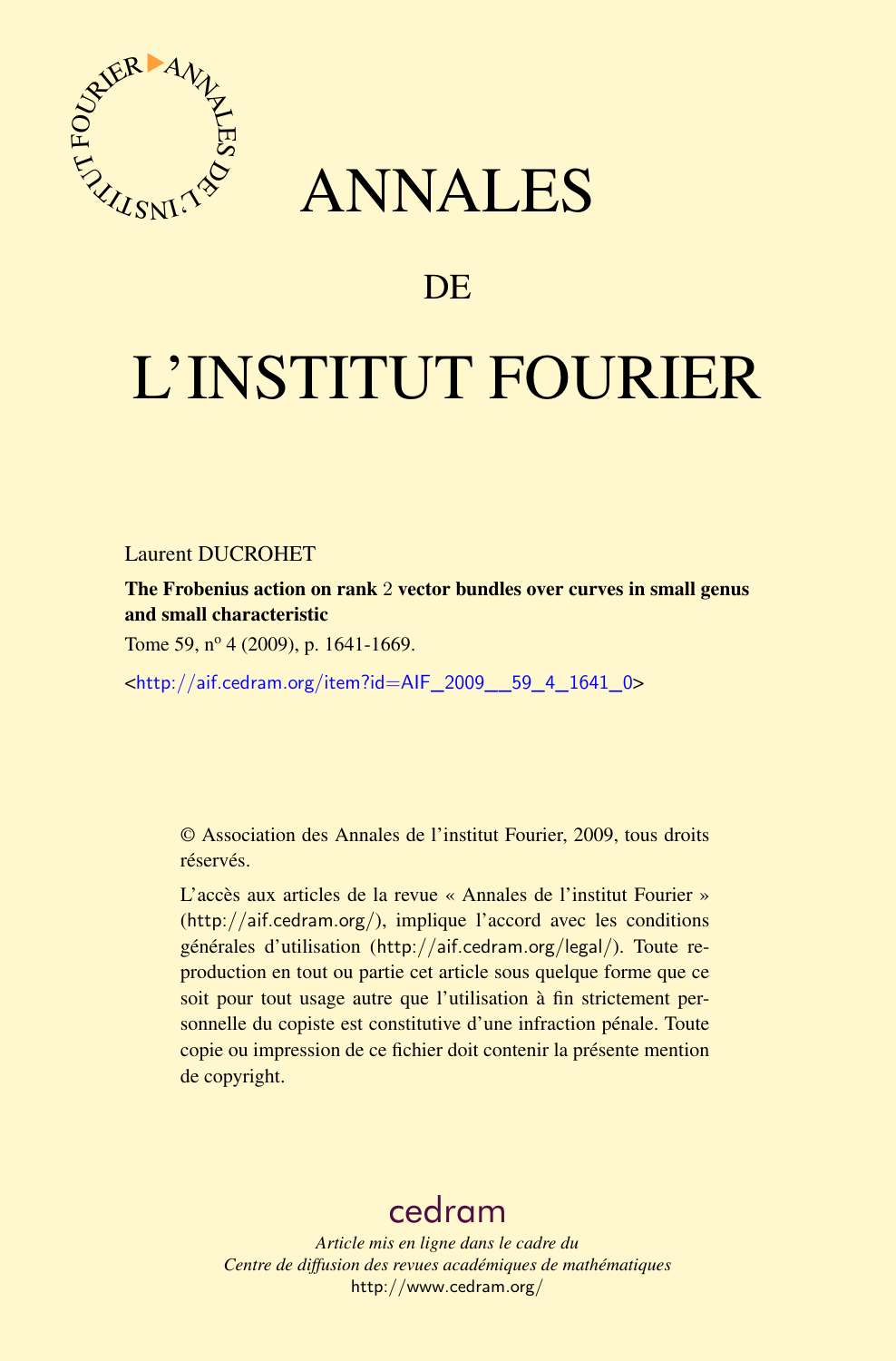## THE FROBENIUS ACTION ON RANK 2 VECTOR BUNDLES OVER CURVES IN SMALL GENUS AND SMALL CHARACTERISTIC

#### **by Laurent DUCROHET**

ABSTRACT. — Let X be a general proper and smooth curve of genus 2 (resp. of genus 3) defined over an algebraically closed field of characteristic  $p$ . When  $3 \leqslant p \leqslant 7$ , the action of Frobenius on rank 2 semi-stable vector bundles with trivial determinant is completely determined by its restrictions to the 30 lines (resp. the 126 Kummer surfaces) that are invariant under the action of some order  $2$  line bundle over X. Those lines (resp. those Kummer surfaces) are closely related to the elliptic curves (resp. the abelian surfaces) that appear as the Prym varieties associated to double étale coverings of X. We are therefore able to compute the explicit equations defining Frobenius action in these cases. We perform some of these computations and draw some geometric consequences.

Résumé. — Soit X une courbe générale, propre et lisse de genre 2 (resp. de genre 3) définie sur un corps algébriquement clos de caractéristique p. Lorsque  $3 \leqslant p \leqslant 7$ , l'action de Frobenius sur les fibrés vectoriels semi-stable de rang 2 et de déterminant trivial est entièrement déterminée par ses restrictions aux 30 droites (resp. aux 126 surfaces de Kummer) invariantes sous l'action d'un fibré en droites d'ordre 2 sur X. Ces lignes (resp. ces surfaces de Kummer) sont étroitement liées aux courbes elliptiques (resp. aux surfaces abéliennes) qui apparaissent comme variétés de Prym associées aux revêtements étales doubles de X. Nous sommes par conséquent en mesure de calculer les équations explicites définissant l'action de Frobenius dans ces cas. Nous faisons quelques-uns de ces calculs et nous en tirons quelques conséquences géométriques.

#### **1. Introduction**

Let  $k$  be a algebraically closed field of positive characteristic  $p$  and let X be an irreducible, proper and smooth curve of genus g over k. Let  $X_s$  $(s \in \mathbb{Z}$  since k is perfect) be the p<sup>s</sup>-twist of X and let J (resp.  $J_s$ ) denote its Jacobian variety (resp. the  $p^s$ -twist of its Jacobian variety). Also, let

*Keywords:* Vector bundles, Frobenius, Prym varieties. *Math. classification:* 14H60.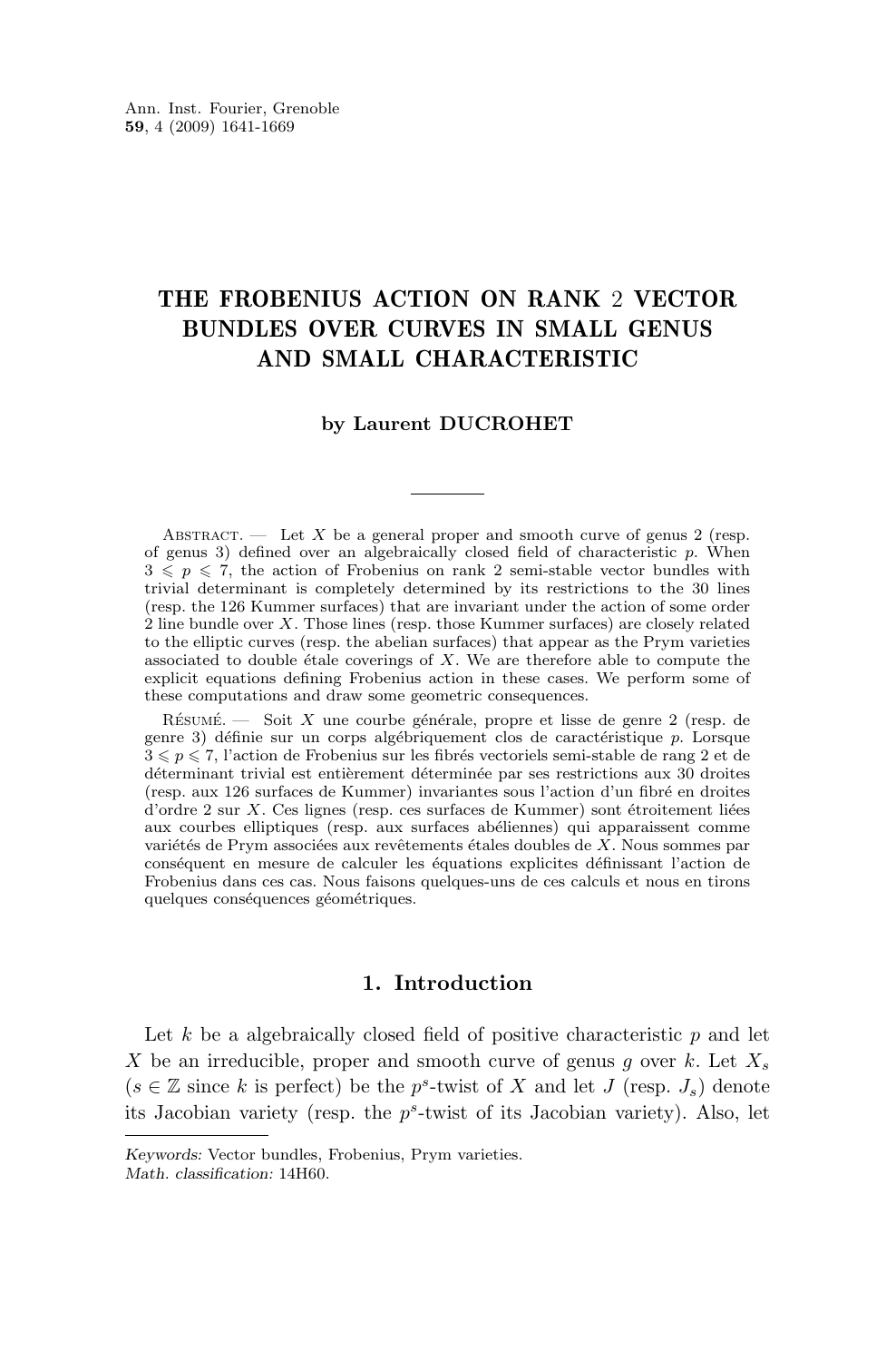Θ denote a symmetric principal polarization for J (associated to a theta characteristic  $\kappa_0$ ). Denote by  $S_X(r)$  the (coarse) moduli space of semistable rank  $r$  vector bundles with trivial determinant over  $X$ . The map  $E \rightarrow F_{\text{abs}}^* E$  defines a rational map  $S_X(r) \dashrightarrow S_X(r)$  the k-linear part  $V_r: S_{X_1}(r) \dashrightarrow S_X(r)$  of which is called the (generalized) Verschiebung.

Our interest in this situation stems from the fact (see [\[9\]](#page-28-0)) that a stable rank r vector bundle  $E$  over  $X$  corresponds to an (irreducible) continuous representation of the algebraic fundamental group  $\pi_1(X)$  in  $\mathrm{GL}_r(\overline{k})$  (endowed with the discrete topology) if and only if one can find an integer  $n > 0$  such that  $F_{\text{abs}}^{(n)}$ abs  $E \cong E$ . Thus, natural questions about the generalized Verschiebung  $V_r : S_{X_1}(r) \dashrightarrow S_X(r)$  arise like, *e.g.*, its surjectivity, its degree, the density of Frobenius-stable bundles (*i.e.,* those vector bundles whose pull-back by Frobenius iterates are all semi-stable), the loci of Frobenius-destabilized bundles...

For general  $(g, r, p)$ , not much seems to be known (see the introductions of [\[10\]](#page-28-0) and [\[11\]](#page-28-0) for an overview of this subject).

We will focus on the rank  $r = 2$  in low genus  $(q = 2 \text{ or } 3)$  and we will let  $S_X$  stand for  $S_X(2)$ . When  $k = \mathbb{C}$ , Narasimhan and Ramanan have given explicit descriptions for  $S_X$  as a subvariety of [2Θ]. Namely,  $S_X$  is isomorphic to  $|2\Theta|$  in the genus 2 case (see [\[16\]](#page-28-0)) and  $S_X$  identifies with the Coble quartic surface in |2Θ| in the genus 3 non-hyperellitic case (see [\[17\]](#page-28-0)). These descriptions also hold over any algebraically closed field of odd characteristic and  $V_2$  lifts to a rational map  $\tilde{V}$  :  $|2\Theta_1| \rightarrow |2\Theta|$  (see Proposition [3.2](#page-10-0) for the genus 3 case) given by a system of  $J[2]$ -equivariant homogeneous polynomials of degree p.

In genus 2 and characteristic  $p = 3$ , Laszlo and Pauly gave in [\[11\]](#page-28-0) the cubic equations of  $\tilde{V}$  in showing that this rational map coincided with the polar map of a quartic surface, isomorphic to  $Kum_X$ , embedded in  $|2\Theta_1|$ . The proof uses the fact that the action of Frobenius is equivariant under the action of  $J(2)$  in odd characteristic as well as a striking relationship (see [\[4\]](#page-28-0)) between cubics and quartics on  $|2\Theta_1|$  that are invariant under the action of  $J[2]$ . For a general odd p, the base locus of V coincides at least set-theoretically with the locus of Frobenius destabilized bundles (*i.e.,* those stable vector bundle  $E$  such that  $F^*E$  is unstable) and it has been much studied (see [\[8\]](#page-28-0) and [\[18\]](#page-28-0)).

In this article, we shall suppose that the characteristic  $p$  of the base field is odd. Given a line bundle  $\tau$  of order 2 over X and a  $\tau$ -invariant (*i.e.*, satisfying  $E \otimes \tau \xrightarrow{\sim} E$ ) semi-stable degree 0 vector bundle E, one can give E a structure of invertible  $\mathcal{O}_X \oplus \tau$ -module. In other words, if  $\pi : \widetilde{X} \to X$  is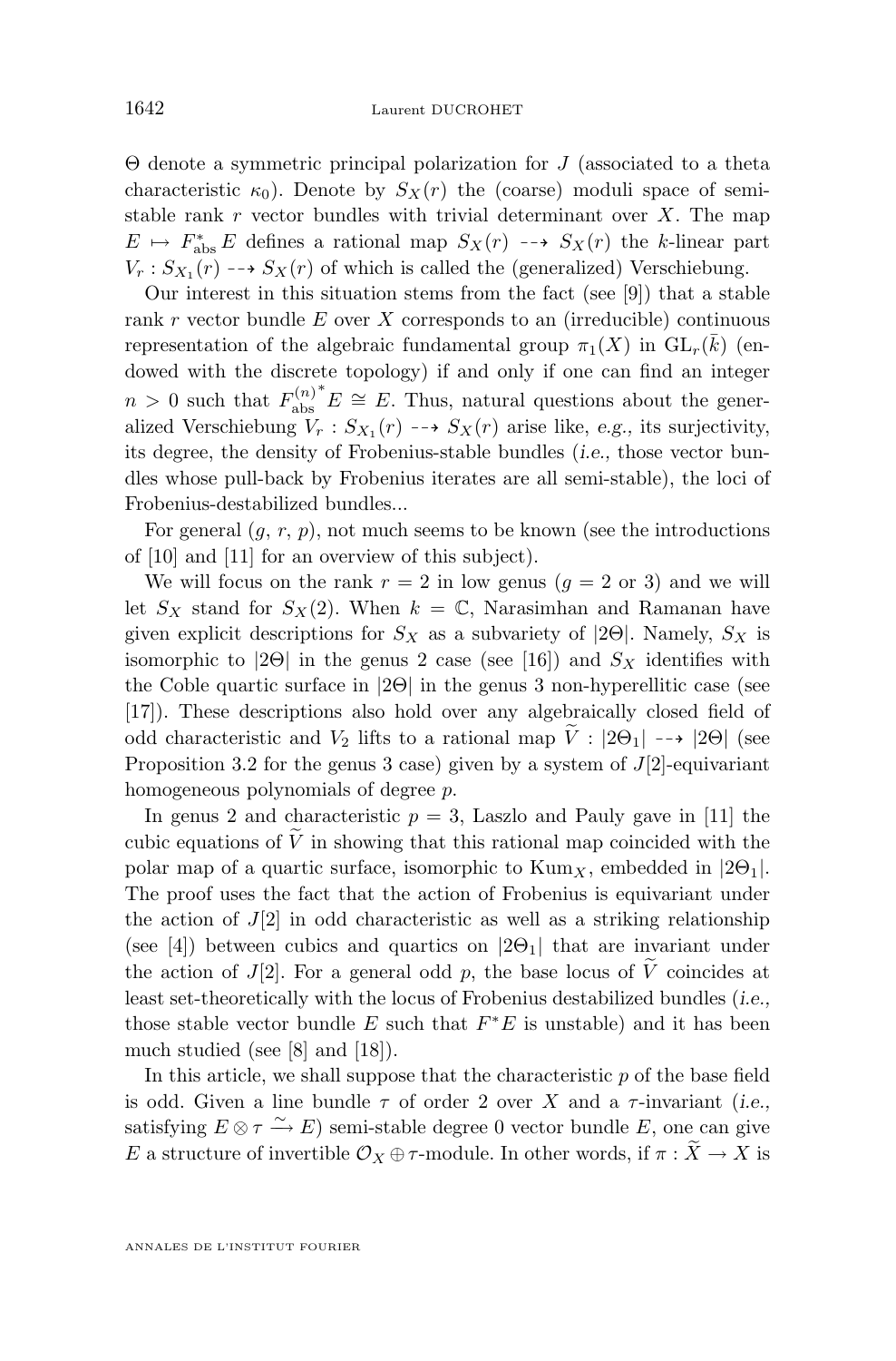<span id="page-3-0"></span>the degree 2 étale cover corresponding to  $\tau$ , there is a degree 0 line bundle L over  $\widetilde{X}$  such that  $E \cong \pi_*(L)$ . Because  $\pi$  is étale, one has  $F_{\text{abs}}^*(\pi_*(L)) \cong$  $\pi_*(F_{\text{abs}}^*(L))$ . Furthermore, requiring E to have trivial determinant forces L to be in some translate of the Prym variety  $P_{\tau}$  associated to  $\pi$  (which has genus  $g-1$ ). On the one hand, the associated morphism  $P_{\tau} \rightarrow |2\Theta|^{\tau}$  factors through the Kummer morphism  $P_{\tau} \rightarrow P_{\tau}/\{\pm\}$  and, on the other hand, as multiplication by  $p$  over an abelian variety commutes with the inversion, it induces an endomorphism of  $P_{\tau}/\{\pm\}$ . If  $g = 2$ , the Prym varieties are elliptic curves and there are formulae (see [\[23\]](#page-29-0)) that allow us to compute explicitly the k-linear part  $\widetilde{V}_{\tau} : \mathbb{P}^1 \to \mathbb{P}^1$  of this endomorphism. If  $g = 3$ , the Prym varieties are Jacobian varieties of genus 2 curves and one can use the genus 2 case results.

Through representations of Heisenberg groups, we prove the key result of this article

Theorem 1.1. — *Let* k *be an algebraically closed field of characteristic* p = 3, 5 *or 7. Let* X *be a smooth, proper, general curve of genus 2 or 3 over* k. There is a rational map  $\tilde{V}$  :  $|2\Theta_1| \longrightarrow |2\Theta|$  extending the generalized Verschiebung  $V_2$ :  $S_{X_1}$  -- $\rightarrow$   $S_X$  that is completely determined by its restric $tions \ \widetilde{V}_\tau : |2\Theta_1|^{\tau_1} \dashrightarrow |2\Theta| \ to \ the \ \tau_1\text{-invariant locus of } |2\Theta_1|, \ \tau_1 \text{ ranging in}$ *the non zero elements of*  $J_1[2]$ *.* 

Therefore, one can explicitly compute the equations of  $V_2: S_{X_1} \dashrightarrow S_X$ and we perform these computations in genus 2 and characteristic 3, 5 and 7, as well as in genus 3 and characteristic 3.

In the genus 2 case, we give the following generalization of the results of [\[11\]](#page-28-0) in characteristic 3 :

Proposition 1.2. — *Let* X *be a general, proper and smooth curve of genus 2 over an algebraically closed field of characteristic p. For*  $p = 3, 5$ *or* 7*, there is a degree* 2p − 2 *irreducible hypersurface* H *in* |2Θ1| *such that the equality of divisors in*  $|2\Theta_1|$ 

$$
\widetilde{V}^{-1}(\mathrm{Kum}_X) = \mathrm{Kum}_{X_1} + 2H
$$

*holds* scheme-theoretically*.*

Randomly choosing curves, the following pattern arises, analogous to the characteristic 3 case : The base locus of  $V$  is strictly contained in the singular locus of  $H$ . The latter has dimension 0, is contained in the stable locus of  $S_{X_1}$ , as well as in the inverse image of the singular points of  $\text{Kum}_X$ which is 1-dimensional. Unfortunately, the Groebner basis computation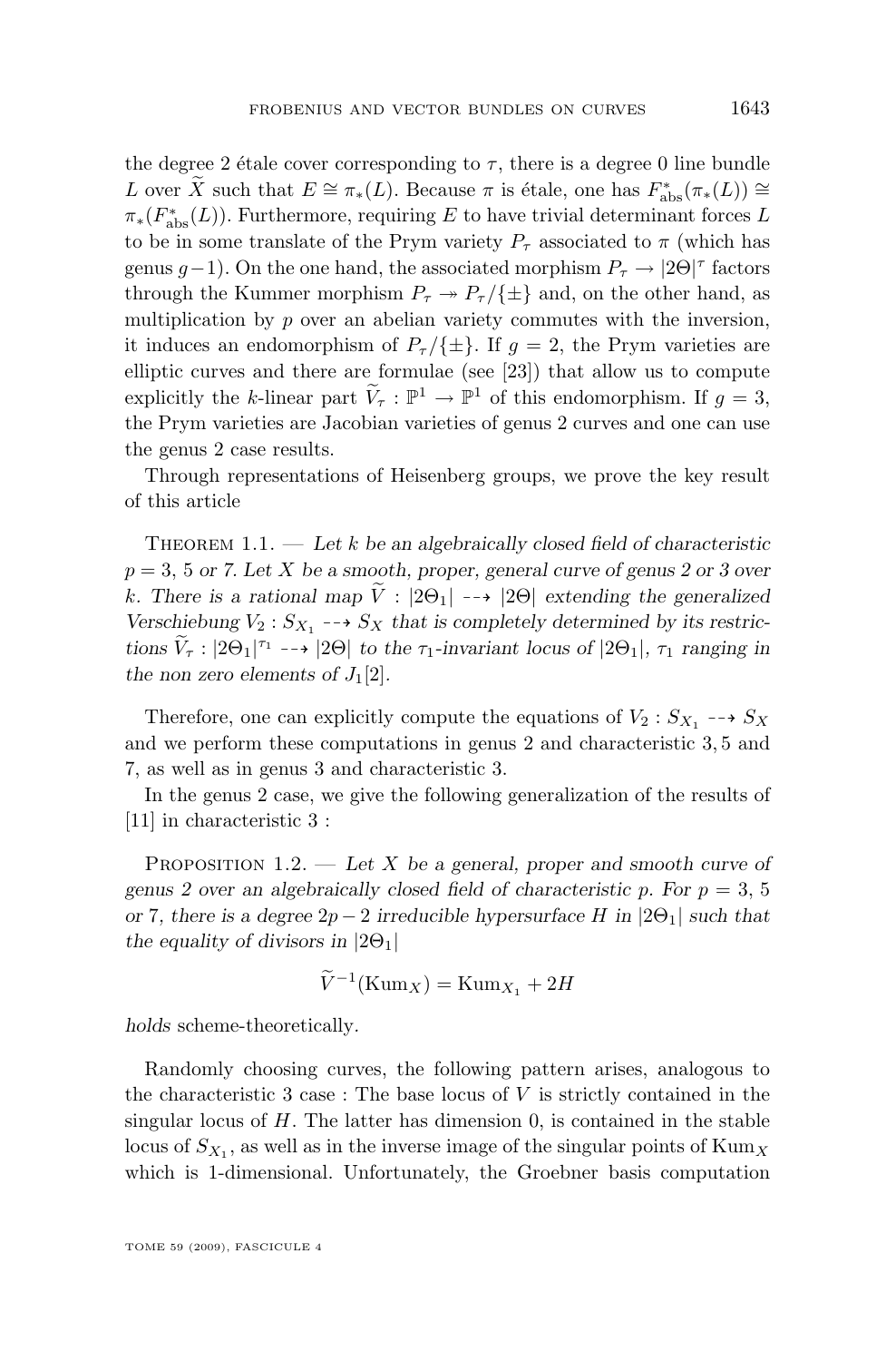<span id="page-4-0"></span>required to check this statement for the generic curve seems too heavy and we could not check this result globally.

In the genus 3 case, the results of [\[11\]](#page-28-0) in characteristic 3 generalize as follows :

Theorem 1.3. — *Assume that* X *is a general, smooth and projective curve of genus 3 over an algebraically closed field of characteristic 3.*

*There is an embedding*  $\alpha$  :  $Cob_X \hookrightarrow |2\Theta_1|$  *such that the cubic equations of the rational map*  $\tilde{V}$  :  $|2\Theta_1| \rightarrow |2\Theta|$  *lifting the generalized Verschiebung*  $V_2$  :  $S_{X_1} \dashrightarrow S_X$  are given by the 8 partial derivatives of the quartic *equation of*  $\alpha(\text{Cob}_X) \subseteq |2\Theta_1|$ *. In other words,*  $\widetilde{V}$  *is the polar map of the hypersurface*  $\alpha$ (Cob<sub>x</sub>).

*In particular, the base locus (equivalently, the locus of Frobenius destabilized bundle)* is the intersection  $\alpha(\text{Kum}_X) \bigcap \text{Cob}_{X_1}$ .

All the computations have been carried out using MAGMA Computational Algebra System, on the servers MEDICIS hosted at the Ecole Polytechnique.

I would like to thank Y. Laszlo for having introduced me to this question, for his help and encouragements.

#### **2. Vector bundles and Theta group representations**

#### **2.1.** Action of  $J[2]$  on the moduli space  $S_X$

Following [\[21,](#page-29-0) 1.8], there is a morphism  $D : S_X \to |2\Theta|$  mapping a (S-equivalence class of) semi-stable rank 2 vector bundle with trivial determinant E to the unique effective divisor in  $|2\Theta|$  with support the set

(2.1) 
$$
\text{Supp } D[E] = \{ j \in J | H^0(X, E \otimes j \otimes \kappa_0) \neq 0 \}.
$$

We will consider the morphism  $b: J \to S_X$  defined by  $j \mapsto [j \oplus j^{-1}],$ the Kummer morphism  $K_X : J \to |2\Theta|$  which maps J onto the Kummer variety  $\text{Kum}_X \cong J/\{\pm 1\}$  and the morphism  $\varphi_{2\Theta}: J \to |2\Theta|^*$  associated to  $\mathcal{O}(2\Theta)$ . Also, following [\[1,](#page-28-0) Sect. 2], introduce the subvariety  $\Delta$  of  $S_X$  with support the set

$$
\{[E] \in S_X | H^0(E \otimes \kappa_0) \neq 0\}.
$$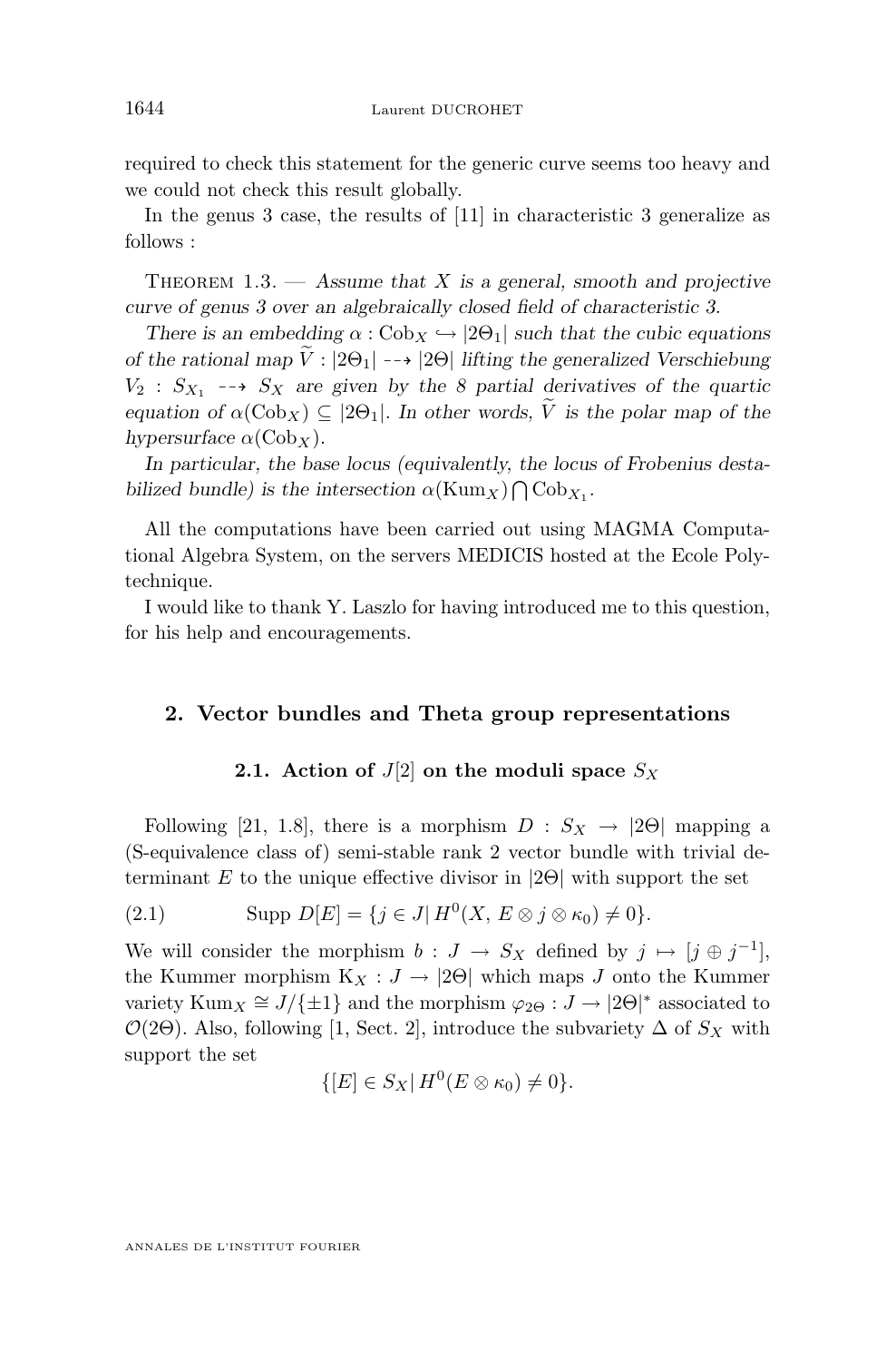PROPOSITION 2.1.

(1) One has 
$$
b^*(\mathcal{O}(\Delta)) \cong \mathcal{O}(2\Theta)
$$
 and the map

 $b^*: H^0(S_X, \mathcal{O}(\Delta)) \to H^0(X, \mathcal{O}(2\Theta))$ 

*is an isomorphism.*

*Identifying* |2Θ| <sup>∗</sup> *and* |∆| <sup>∗</sup> *via this isomorphism, the morphism*  $\varphi_{\Delta}: S_X \to |2\Theta|^*$  *associated to the linear system*  $|\Delta|$  *gives a commutative diagram*



(2.2)

*(where the vertical arrow is Wirtinger's isomorphism)* [\[1,](#page-28-0) Proposition 2.5]*.*

- (2) If  $g = 2$ , the morphism D is an isomorphism [\[16\]](#page-28-0).
- (3) If  $g = 3$  and X is not hyperelliptic, D is a closed immersion whose *image is the Coble quartic surface*  $Cob_X$  [\[17\]](#page-28-0)*.*

Define actions of  $J[2]$  on  $S_X$  and  $|2\Theta|$  (hence on  $|2\Theta|^*$  by duality) respectively by  $(\tau, [E]) \mapsto [E \otimes \tau], (\tau, D) \mapsto T^*_\tau D$  (where  $T_\tau$  is the translation by  $\tau$ on the Jacobian J) All the maps in the diagram above are  $J[2]$ -equivariant (see [\[1,](#page-28-0) Remark 2.6]).

#### **2.2. Theta groups and representations**

Let  $A$  be any abelian variety over  $k$  and  $L$  an ample line bundle  $A$ . Following [\[13,](#page-28-0) Sect. 1], let  $\mathcal{G}(L)$  (resp.  $K(L)$ ) be the group scheme (resp. the finite group scheme) such that, for any  $k$ -scheme  $S$ ,

$$
\mathcal{G}(L)(S) = \{(x, \gamma) | x \in A(S), \ \gamma : L \xrightarrow{\sim} T_x^* L \}
$$
  
(resp.  $K(L)(S) = \{ x \in A(S) | T_x^* L \cong L \}.$ )

TOME 59 (2009), FASCICULE 4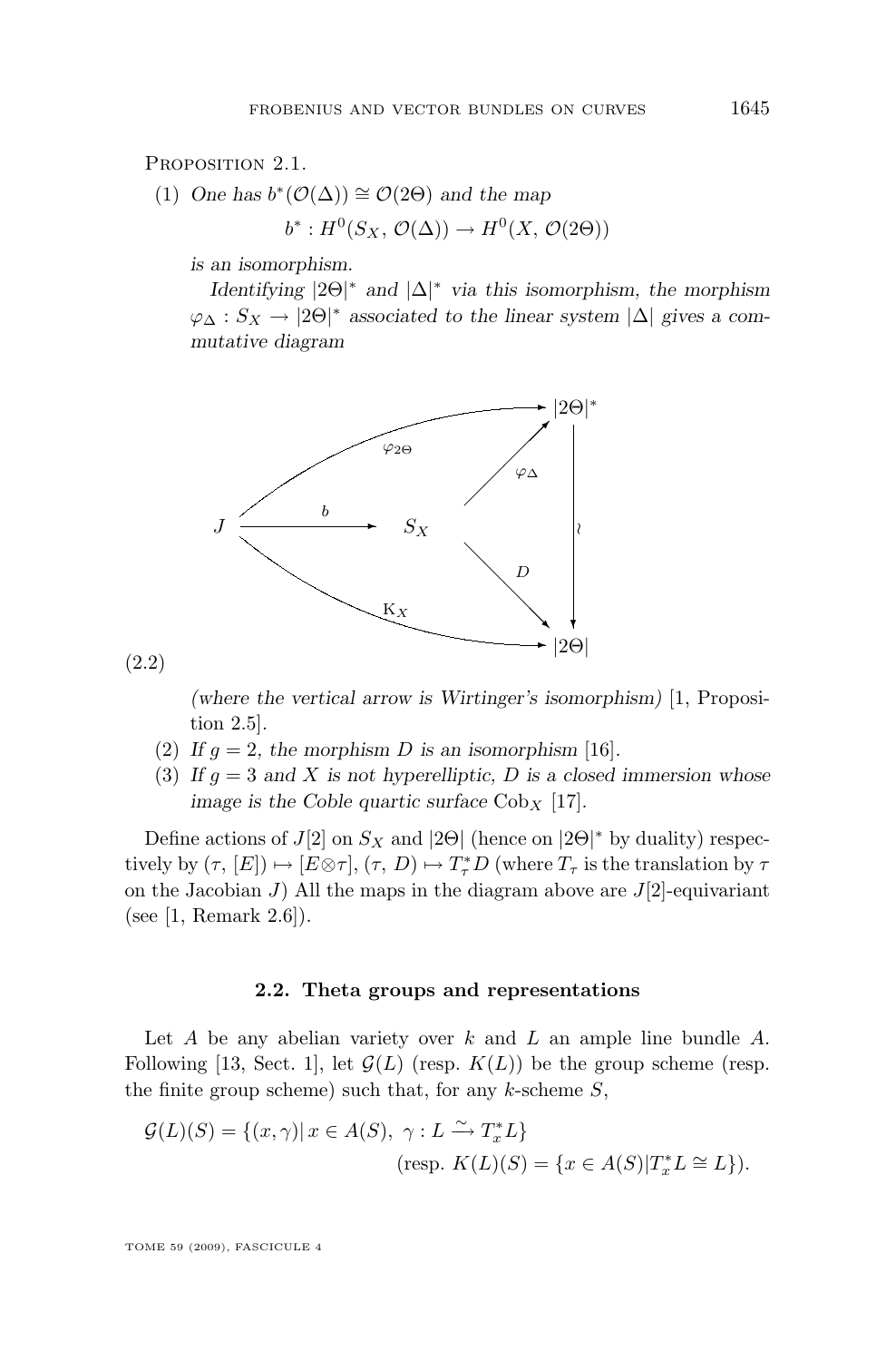The commutator in the theta group  $\mathcal{G}(L)$  induces a non degenerate skewsymmetric bilinear form denoted by  $e^L : K(L) \times K(L) \to \mathbb{G}_m$ . Suppose that  $K(L)$  is reduced-reduced, *i.e.*,  $K(L)$  is reduced and its Cartier dual is also reduced, then  $L$  is said to be of separable type.

The ample line bundle  $\mathcal{O}(2\Theta)$  over J is of that kind and we introduce the following notation:

$$
W := H^{0}(J, \mathcal{O}(2\Theta)), \ \mathcal{G}(2) := \mathcal{G}(\mathcal{O}(2\Theta))
$$

$$
e_{2, J} := e^{\mathcal{O}(2\Theta)} : J[2] \times J[2] \to \mu_{2} \subset \mathbb{G}_{m}.
$$

The vector space  $W$  is the unique (up to isomorphism) irreducible representation of weight 1 of  $\mathcal{G}(2)$  [\[13,](#page-28-0) Sect. 1]. By duality, there is an action (of weight -1) of  $\mathcal{G}(2)$  on  $W^*$ .

We write  $H = (\mathbb{Z}/2\mathbb{Z})^g$  and  $\hat{H} = \text{Hom}((\mathbb{Z}/2\mathbb{Z})^g, k^*)$  (we identify H and  $\hat{H}$  by means of the bilinear form  $(\alpha, \beta) \mapsto {}^t\alpha.\beta$  with values in  $\mathbb{F}_2$ ) and we consider the associated *Heisenberg group*  $\mathcal H$  with underlying set  $k^* \times H \times \hat H$ . We let E denote the non-degenerate bilinear form on  $H \times \bar{H}$  defined by the commutator in H. Recall that a *theta structure*  $\widetilde{\phi}$  : H  $\widetilde{\rightarrow}$  G(2) on  $\mathcal{G}(2)$  is entirely determined by the images of H and  $\bar{H}$  and a theta basis  ${X_\alpha|\alpha \in H}$  of W is canonically (up to multiplicative scalar) associated to it. It satisfies the following properties :

 $\beta.X_{\alpha} = X_{\alpha+\beta}$  for any  $\alpha, \beta \in H$ ,  $\alpha^* . X_{\alpha} = \alpha^*(\alpha)X_{\alpha}$  for any  $\alpha, \alpha^* \in H \times \hat{H}$ .

#### **2.3.** *τ*-invariant vector bundles and étale double covers

Choose a non-zero element  $\tau$  of  $J[2]$  and consider the associated double étale cover  $\pi$  :  $\widetilde{X}$  := **Spec**( $\mathcal{O}_X \oplus \tau$ )  $\rightarrow X$  with genus 2g – 1 (Hurwitz formula). Letting  $\widetilde{J}$  denote the Jacobian of  $\widetilde{X}$ , denote by

(2.3) 
$$
P_{\tau} := \ker(\text{Nm}: \widetilde{J} \to J)^0
$$

the Prym variety associated to  $\pi$ , defined as the neutral component of ker Nm (see [\[15\]](#page-28-0) for general properties of Prym varieties). The homomorphism  $\sigma : J \times P_{\tau} \to \tilde{J}$  defined set-theoretically by  $(j, L) \mapsto \sigma(j, L) :=$  $\pi^*(j) \otimes L$  has reduced-reduced kernel  $K_{\sigma}$ . As  $\pi$  is étale and  $\pi^*(z)^2 \cong \mathcal{O}_{\widetilde{X}},$ <br> $\pi^*(\kappa \otimes \gamma)$  is a theta characteristic for  $\widetilde{X}$ . Denote by  $\widetilde{\Theta}$  the corresponding  $\pi^*(\kappa_0 \otimes z)$  is a theta characteristic for  $\widetilde{X}$ . Denote by  $\widetilde{\Theta}_z$  the corresponding symmetric principal divisor on  $\tilde{J}$ . One has the set-theoretical equality

$$
\operatorname{Supp} D[\pi_* L \otimes z] = (\pi^*)^{-1} \operatorname{Supp}(T_L^* \widetilde{\Theta}_z).
$$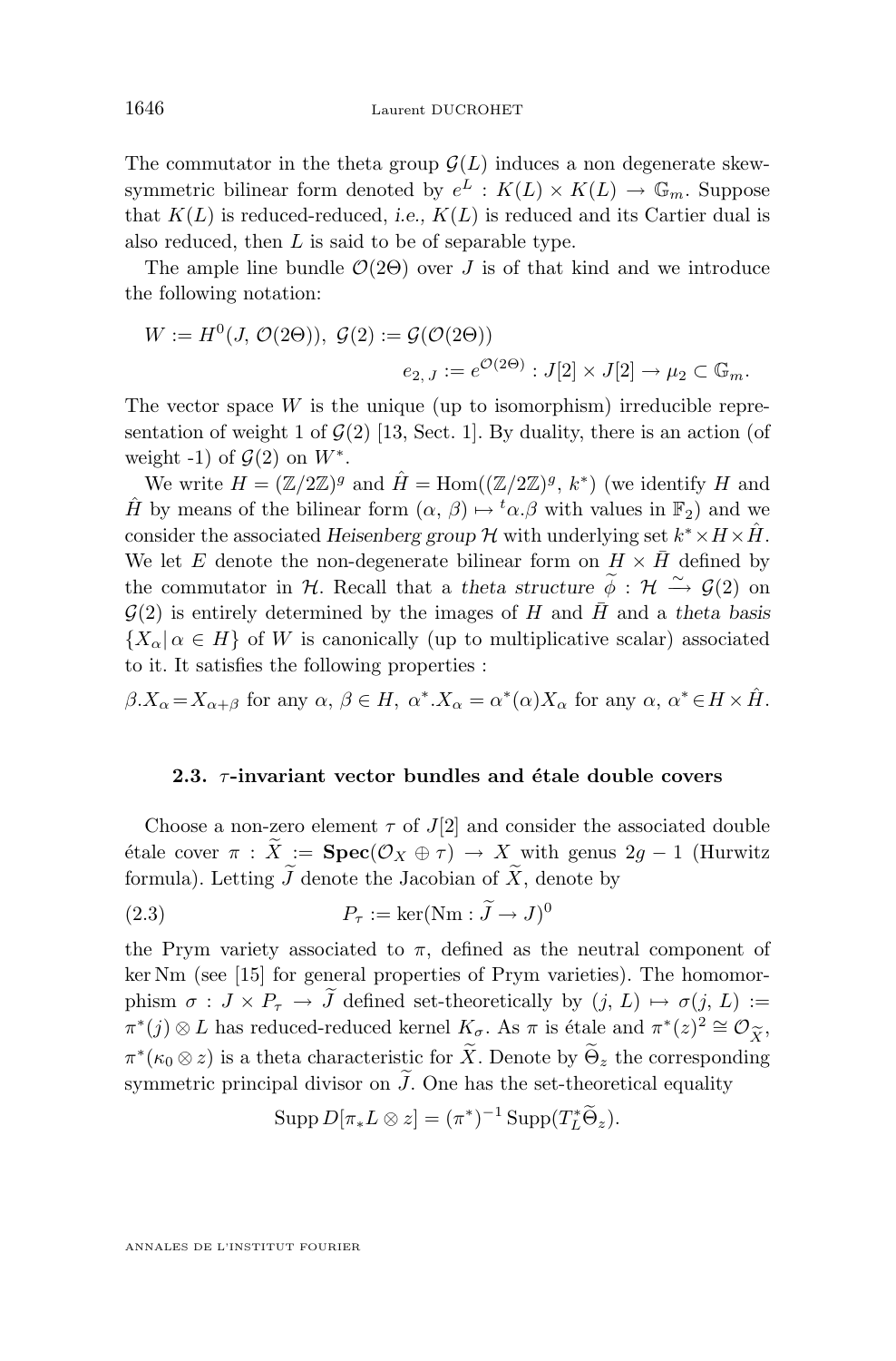PROPOSITION 2.2.

(1) Choose an element  $z$  in  $S_{\tau} = \{z \in J | z^2 = \tau\}$ . Then, there is a *well-defined morphism*

$$
d_{\tau, z}: P_{\tau} \to S_X
$$

*mapping* L to  $[\pi_* L \otimes z]$ . Furthermore, if  $\pi_* L \otimes z$  is strictly semi*stable, then L is in*  $P_\tau[2]$ *.* 

*A vector bundle of this form is* τ *-invariant, i.e., it is equipped* with an isomorphism  $(\pi_* L \otimes z) \otimes \tau \xrightarrow{\sim} \pi_* L \otimes z$ .

*Conversely, any* τ *-invariant semi-stable rank 2 vector bundle with trivial determinant is S-équivalent to*  $\pi_* L \otimes z'$  *for some* L *in*  $P_{\tau}$  *and some*  $z'$  *in*  $S_{\tau}$ *.* 

(2) *There is a well-defined morphism*

 $\delta_{\tau}$  ;  $P_{\tau} \rightarrow |2\Theta|$ 

*mapping L to the divisor*  $(\pi^*)^{-1}(T_L^*\Theta_z)$ *.* 

(3) The morphism  $\delta_{\tau,z}$  agrees with the composite  $D \circ d_{\tau,z}$ .

*Proof.*

- (1) Using projection formula, one finds that the degree zero rank 2 vector bundle  $\pi_* L$  is semi-stable and non-stable if and only if  $(M, L^{-1})$ lie in  $K_{\sigma}$ , *i.e.*, if  $L \cong \pi^*M$  is in  $P_{\tau}[2]$ . Those statements hold after further imposing that L lies in  $P<sub>\tau</sub>$  and tensoring by z. In this case,  $\det(\pi_* L \otimes z) \cong \text{Nm}(L) \otimes \tau \otimes z^2$  is trivial. The Poincaré line bundle over  $\overline{X}\times\overline{J}$  provides a family of rank 2 and trivial determinant vector bundles over X parameterized by  $P<sub>\tau</sub>$  and the coarse moduli property induces the morphism  $d_{\tau,z}$ . Because  $\pi^*\tau$  is trivial, the projection formula ensures that  $\pi_* L \otimes z$  is  $\tau$ -invariant. Conversely, a  $\tau$ -invariant vector bundle with rank 2 and trivial determinant is isomorphic to  $\pi_* L$  for some line bundle L on X and the statement follows for determinant reasons.
- (2) follows from [\[15\]](#page-28-0) and (3) is clear since a divisor in  $|2\Theta|$  is entirely determined by its support.

 $\Box$ 

#### **2.4. Theta groups and Prym varieties**

The Prym variety  $P_{\tau}$  is actually a principally polarized abelian variety (see [\[15\]](#page-28-0), Sections 2 and 3). Choosing any symmetric principal divisor  $\Xi$  on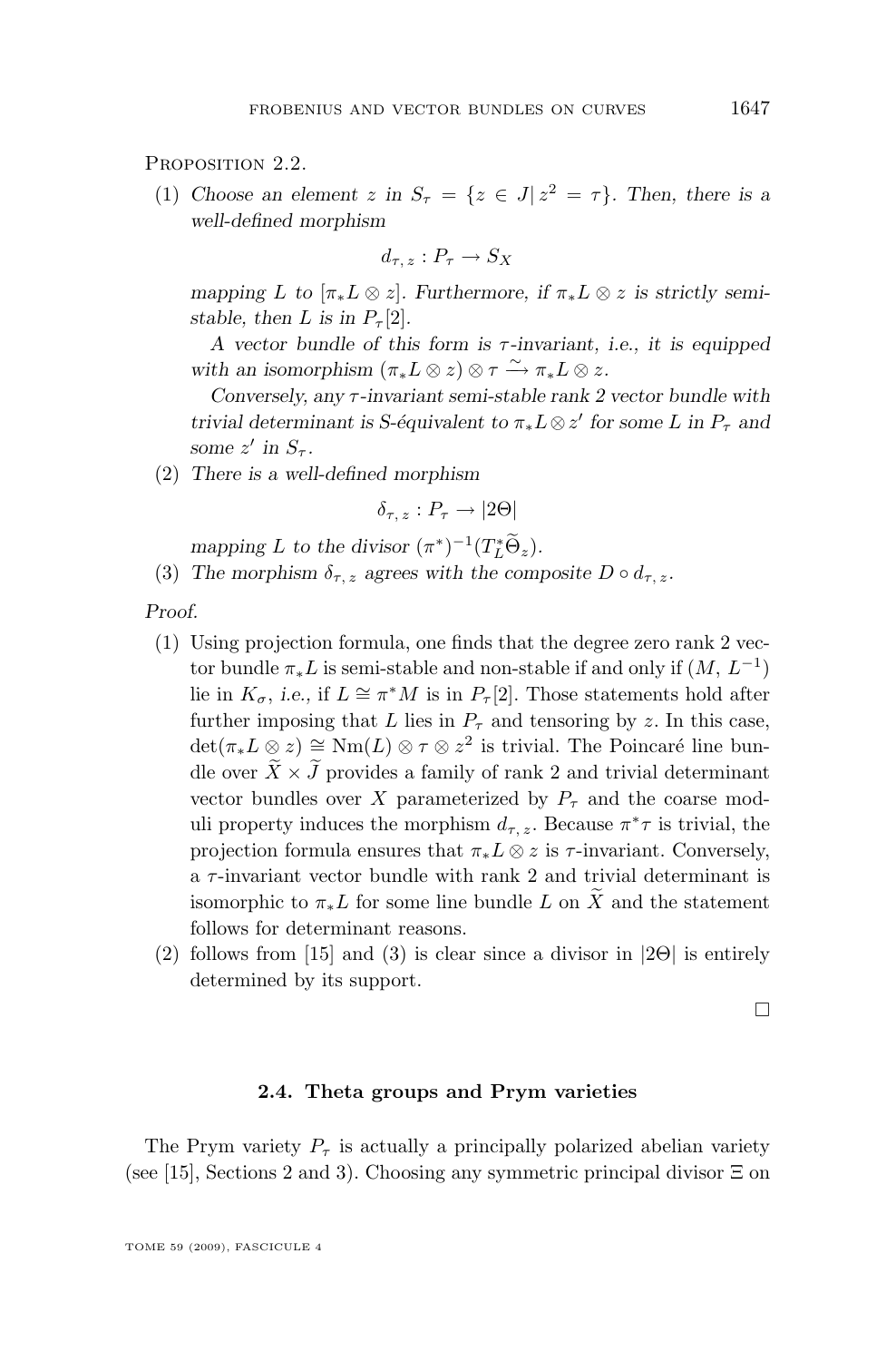$P_{\tau}$ , the line bundle  $\mathcal{O}(2\Xi)$  is canonical and one has

$$
\sigma^*(\mathcal{O}(\widetilde{\Theta}_z)) \cong \mathcal{O}(2\Theta) \boxtimes \mathcal{O}(2\Xi).
$$

Therefore, [\[14,](#page-28-0) Sect. 23, Thm. 2] ensures that there is a unique level subgroup  $K_{\sigma} \cong \widetilde{K}_{\sigma}$  in the Heisenberg group  $\mathcal{G}(\mathcal{O}(2\Theta) \boxtimes \mathcal{O}(2\Xi))$  such that  $\sigma_*(\mathcal{O}(2\Theta) \boxtimes \mathcal{O}(2\Xi))^{K_{\sigma}} \cong \mathcal{O}(\widetilde{\Theta}_z)$ . Denote by  $\widetilde{\tau} := \widetilde{\tau}(z)$  the image of  $\tau$  via<br>the lifting  $K \cong \widetilde{\kappa}$ . It follows from [15] Sections 4 and 5] that there is a the lifting  $K_{\sigma} \xrightarrow{\sim} \widetilde{K}_{\sigma}$ . It follows from [\[15,](#page-28-0) Sections 4 and 5] that there is a unique (up to multiplicative constant) isomorphism

(2.4) 
$$
\chi: H^0(J, \mathcal{O}(2\Theta))^{<\widetilde{\tau}>}\xrightarrow{\sim} H^0(P_\tau, \mathcal{O}(2\Xi))^*
$$

of Heisenberg representations and that the morphism  $\delta_{\tau,z}: P_{\tau} \to |2\Theta|$ factors as the composite

$$
P_{\tau} \xrightarrow{\varphi_{2\Xi}} \mathbb{P}H^{0}(P_{\tau}, \mathcal{O}(2\Xi))^{*} \xrightarrow{\sim} \mathbb{P}H^{0}(J, \mathcal{O}(2\Theta))^{\widetilde{\tau}} \subset |2\Theta|
$$

where the (canonical) isomorphism is deduced from  $\chi$ .

*Remark 2.3.* — Notice that the set  $S_{\tau}$  is principal homogeneous under the action J[2] and check that  $\tilde{\tau}(z + \alpha) = e_{2,J}(\alpha, \tau)\tilde{\tau}(z)$ . In particular,  $\widetilde{\tau}(z) = \widetilde{\tau}(-z).$ 

#### **3. The action of Frobenius**

#### **3.1. Theta groups in characteristic** p

For any scheme  $S$  over  $k$ , we introduce the p-twist  $S_1$  of  $S$  and the (relative) Frobenius  $F : S \to S_1$  (which is k-linear by contrast with  $F_{\text{abs}}$ ), both defined by the following commutative diagram



where the square is cartesian. Apart from  $J_1$  and  $S_X(r)_1$ , define  $\Theta_1$  (resp.  $\Delta_1$ ) as the *p*-twists  $i^*\Theta$  (resp.  $i^*\Delta$ ). As before, define

$$
W_1 := H^0(J_1, \mathcal{O}(2\Theta_1)), \mathcal{G}_1(2) := \mathcal{G}(\mathcal{O}(2\Theta_1)), e_{2, J_1} := e^{\mathcal{O}(2\Theta_1)}.
$$

O(2Θ1)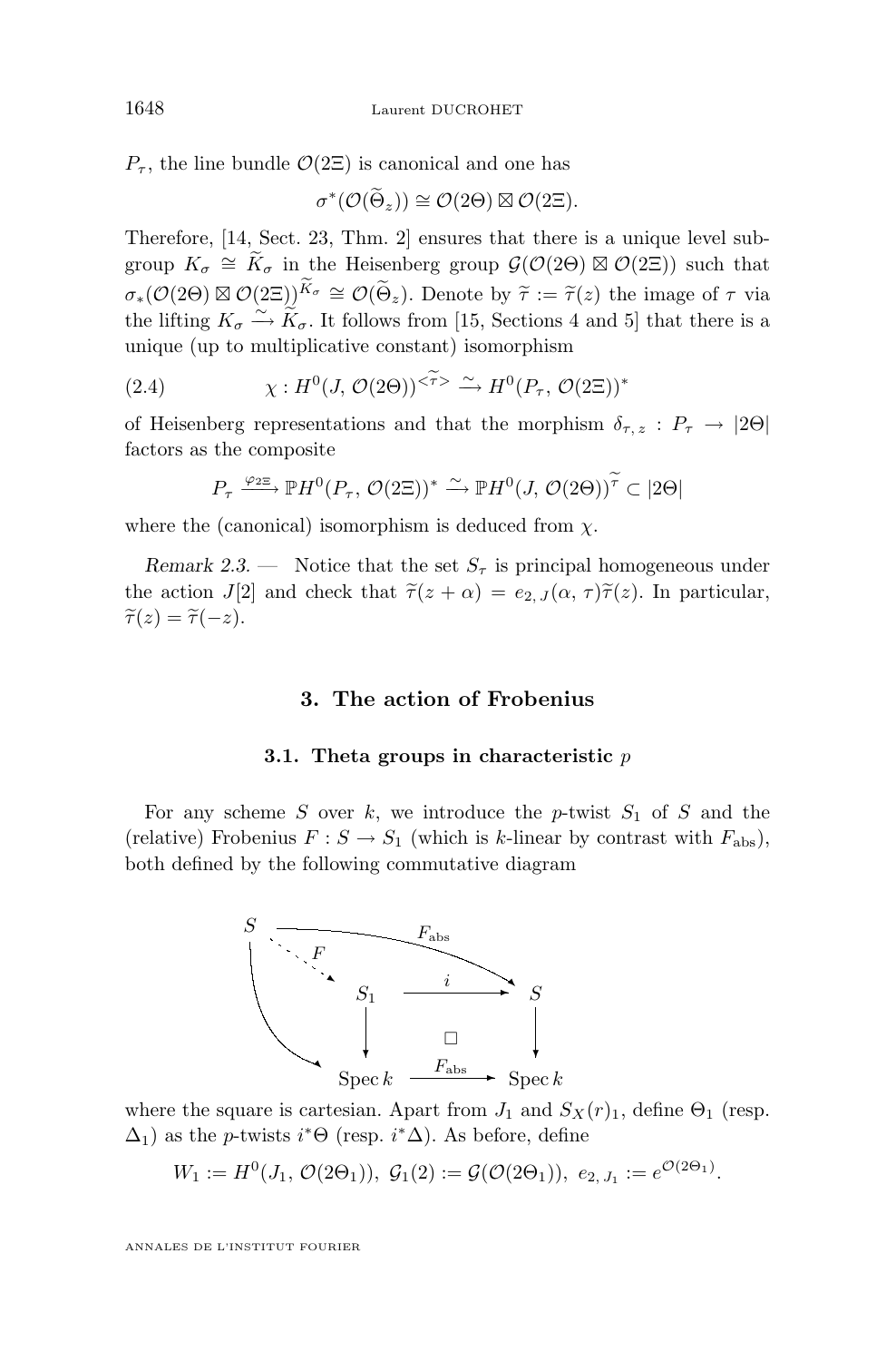<span id="page-9-0"></span>Assume from now on that  $X$  is an ordinary curve. The line bundle  $\mathcal{O}(p \Theta_1)$  is no longer of separable type but Sekiguchi proved in [\[22\]](#page-29-0) that the main results about theta groups proved by Mumford in case of line bundles of separable type can be extended in that case (we refer to [\[10,](#page-28-0) Section 2]). Because  $p$  is odd,  $[p]$  induces identity on  $J[2]$  and the restrictions  $F: J[2] \to J_1[2]$  and  $V: J_1[2] \to J[2]$  are isomorphisms, inverse one to each other, whence a natural action of  $J[2]$  on the spaces  $S_{X_1}$ ,  $|2\Theta_1|...$ 

#### **3.2. Finding equations for the Frobenius action on vector bundles**

In the case of vector bundles, denote by  $V_r : S_{X_1}(r) \dashrightarrow S_X(r)$  and call (generalized) Verschiebung the pull-back by  $F: X \to X_1$ . The diagram

$$
\begin{array}{ccc}\n & J_1 & \xrightarrow{V} & J \\
& b_1 & & & \downarrow \\
& & S_{X_1} & \cdots & \cdots & \cdots & S_X\n\end{array}
$$
\n
$$
(3.1)
$$

commutes and that means that  $V_2 : S_{X_1} \to S_X$  extends  $V : J_1 \to J$ . In [\[11,](#page-28-0) Prop. 7.2], one finds the isomorphism

(3.2) 
$$
V_2^*(\mathcal{O}(\Delta)) \cong (\mathcal{O}(p\Delta_1))_{|U}
$$

where U is the complementary open subset of the base locus  $\mathcal{B}$  in  $S_{X_1}$ .

Proposition 3.1. — *If* X *is either a genus 2 curve or a non hyperelliptic genus 3 curve, there is a J*[2]-equivariant lifting  $\tilde{V}$  :  $|2\Theta_1| \rightarrow |2\Theta|$  *of the* rational map  $V_2$ :  $S_{X_1}$  --+  $S_X$ .

*Proof.* — The proposition is equivalent to the existence of a J[2]-equivariant rational map  $\tilde{V}$ :  $|2\Theta_1|^* \dashrightarrow |2\Theta|^*$  such that the following diagram commutes

$$
S_{X_1} \longrightarrow \cdots \longrightarrow \begin{array}{c} V_2 \longrightarrow \cdots \longrightarrow S_X \\ \downarrow^{\varphi_{\Delta_1}} \\ |2\Theta_1|^* \longrightarrow \cdots \longrightarrow \begin{array}{c} \widetilde{V} \\ \downarrow^{\varphi_{\Delta}} \end{array} \longrightarrow |2\Theta|^* \end{array}.
$$

In other words, one has to find a factorization

(3.3) 
$$
W \xrightarrow{\widetilde{V}^*} \text{Sym}^p W_1 \xrightarrow{\varphi_{\Delta_1}^*} H^0(S_{X_1}, \mathcal{O}(p\,\Delta_1))
$$

TOME 59 (2009), FASCICULE 4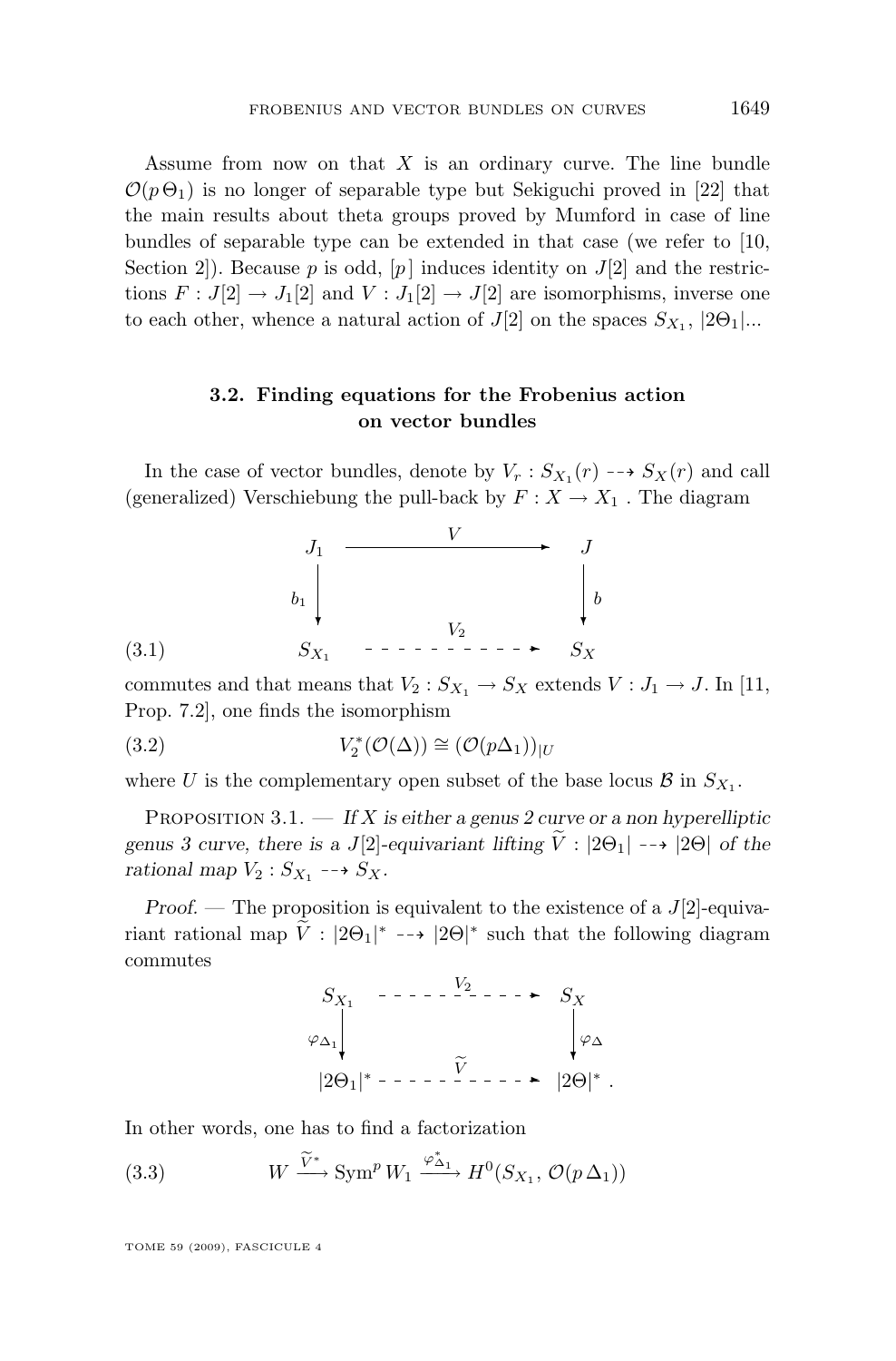<span id="page-10-0"></span>of  $V_2^*: W \to H^0(S_{X_1}, \mathcal{O}(p\Delta_1)),$  where the first arrow defines a  $J[2]$ equivariant map  $\tilde{V}: |2\Theta_1| \dashrightarrow |2\Theta|^*$ , and where the last coincides with the canonical evaluation map.

Let us first prove the existence of a not necessarily  $J[2]$ -equivariant map  $\widetilde{V}$ .

Lemma 3.2.

- (1) If X has genus 2, there is a rational map  $\tilde{V}$  as in diagram [\(3.2\)](#page-9-0). It *is defined by 4 homogeneous degree* p *polynomials uniquely determined.*
- (2) *If* X *is a general genus 3 curve (it is in particular non hyperelliptic), the moduli space*  $S_X$  *is projectively normal in* [2 $\Theta$ ]*. Therefore, there is a rational map*  $\widetilde{V}$  *as in diagram* [\(3.2\)](#page-9-0). It is defined by 8 *homogeneous degree* p *polynomials, uniquely determined modulo the Coble's quartic.*

*Proof.*

- (1) The base locus  $\beta$  is known to be finite (see [\[8\]](#page-28-0)) and [\[18\]](#page-28-0)) hence has codimension  $\geq 2$  and the isomorphism  $(3.2)$  extends to an isomorphism  $V_2^*(\mathcal{O}(\Delta)) \cong \mathcal{O}(p\Delta_1)$ . Because the morphism  $\varphi_{\Delta}: S_X \to$  $|2\Theta|^*$  is an isomorphism in that case, there is a map  $\hat{V}$  such that the diagram [\(3.2\)](#page-9-0) commute and it is uniquely determined.
- (2) The work of Mochizuki (see [\[12\]](#page-28-0) and [\[19,](#page-28-0) Thm 4.4]) ensures that the base locus  $\mathcal B$  has dimension 2. Because  $S_X$  has dimension 6 in that case, the isomorphism [\(3.2\)](#page-9-0) extends again to an isomorphism  $V_2^*(\mathcal{O}(\Delta)) \cong \mathcal{O}(p\Delta_1)$ . Because  $S_X$  (resp.  $S_{X_1}$ ) is normal and complete intersection in  $|2\Theta|^*$  (resp.  $|2\Theta_1|^*$ ), it is projectively normal in  $|2\Theta|^*$  (resp.  $|2\Theta_1|^*$ ) (see [\[7,](#page-28-0) II, Exercise 8.4.(b), p. 188]). Letting  $\mathcal{O}_{|2\Theta_1|^{*}}(n)$  denote the *n*-th power of the canonical twisting sheaf on  $|2\Theta_1|^*$ , the canonical evaluation map, which coincides with

$$
H^0(|2\Theta_1|^*, \mathcal{O}_{|2\Theta_1|^*}(p)) \cong \text{Sym}^p W_1 \xrightarrow{\varphi_{\Delta_1}^*} H^0(S_{X_1}, \mathcal{O}(p\Delta_1))
$$

is therefore surjective with kernel isomorphic to the image of

$$
H^{0}(|2\Theta_{1}|^{*}, \mathcal{O}_{|2\Theta_{1}|^{*}}(p-4)) \cong \text{Sym}^{p-4}W_{1} \xrightarrow{C_{X_{1}}} H^{0}(|2\Theta_{1}|^{*}, \mathcal{O}_{|2\Theta_{1}|^{*}}(p))
$$
  

$$
\cong \text{Sym}^{p}W_{1}.
$$

*Remark 3.3.* — In the case of a (general) genus 3 curve, and in characteristic 3 (the only case in which we will perform the computations), the rational map  $\tilde{V}$  is uniquely determined.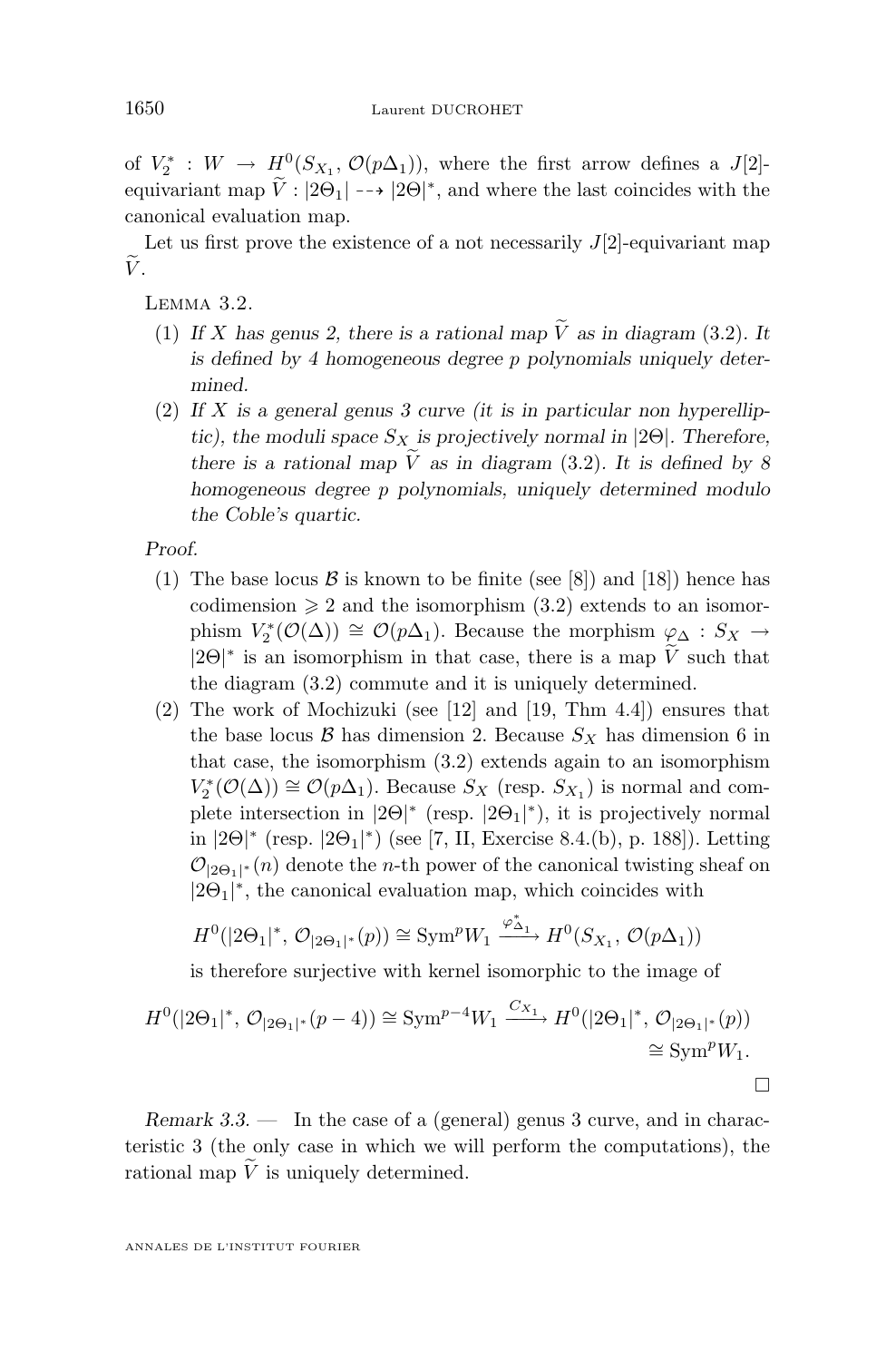<span id="page-11-0"></span>Because  $J[2]$  does not act on sections but on multiplicative classes, we need to define actions of the corresponding Heisenberg group  $\mathcal{G}(2)$ .

LEMMA 3.4. — *There is a Theta group homomorphism*  $\mathcal{G}(2) \rightarrow \mathcal{G}_1(2)$ *of weight* p*. In the cases of the previous lemma, it induces a weight* p 2 *action of*  $\mathcal{G}(2)$  *on both* Sym<sup>p</sup>  $W_1$  *and*  $H^0(S_{X_1}, \mathcal{O}(p \Delta_1))$ *, compatible with the evaluation map.*

*Proof. —* We check that the definition of [\[13,](#page-28-0) p. 310] can be generalized in our case. Namely, there is a homomorphism of Heisenberg groups  $\eta_p : \mathcal{G}(\mathcal{O}(2p\Theta_1)) \to \mathcal{G}_1(2)$  mapping any  $\gamma : \mathcal{O}(2p\Theta_1) \xrightarrow{\sim} T_x^*\mathcal{O}(2p\Theta_1)$  in  $\mathcal{G}(\mathcal{O}(2p\Theta_1)), \eta_p(\gamma)$  to the unique isomorphism  $\rho: \mathcal{O}(2\Theta_1) \xrightarrow{\sim} T^*_{px} \mathcal{O}(2\Theta_1)$ such that the composite

$$
[p]^* \mathcal{O}(2\Theta_1) \xrightarrow{\sim} \mathcal{O}(2p^2 \Theta_1) \xrightarrow{\gamma^{\otimes p}} T_x^* \mathcal{O}(2p^2 \Theta_1) \xrightarrow{\sim} [p]^* T_{p}^* \mathcal{O}(2\Theta_1)
$$

coincides with  $[p]^* \rho$ . It raises elements of the center to the p-th power and the composite homomorphism  $\eta_p \circ V^* : \mathcal{G}(2) \to \mathcal{G}_1(2)$  has therefore weight p.

Using p-symmetric power,  $G_1(2)$  has a natural weight p action on  $\text{Sym}^p W_1$ and composing, it gives a weight  $p^2$  action of  $\mathcal{G}(2)$  on Sym<sup>p</sup>  $W_1$ . Because the evaluation map  $\text{Sym}^p W_1 \to H^0(S_{X_1}, \mathcal{O}(p\Delta_1))$  is an isomorphism in genus 2 and has kernel invariant under the action of  $\mathcal{G}(2)$  in case of a general genus 3 curve, it induces a weight  $p^2$  action of  $\mathcal{G}(2)$  on  $H^0(S_{X_1}, \mathcal{O}(p\Delta_1)).$  $\Box$ 

Because  $\tilde{V}^*$  is linear, there is no chance that it can be  $\mathcal{G}(2)$ -equivariant. We therefore define the subgroup  $\mathcal{G}(2)[2]$  of order 2 elements in  $\mathcal{G}(2)$  and consider the induced actions on W, Sym<sup>p</sup> W<sub>1</sub> and  $H^0(S_{X_1}, \mathcal{O}(p\Delta_1))$ . Because  $V_2^* : W \to H^0(S_{X_1}, \mathcal{O}(p\Delta_1))$  is linear and comes from the J[2]equivariant map  $V_2: S_{X_1} \dashrightarrow S_X$ , it is  $\mathcal{G}(2)[2]$ -equivariant.

Choose a theta structure on  $\mathcal{G}(2)$  and let  $\{X_h, h \in H\}$  denote the associated theta basis. Assume that the map  $\tilde{V}$  provided by the lemma above is not J[2]-equivariant. Despite  $\widetilde{V}^*(X_0)$  might not be  $\hat{H}$ -invariant, its class in  $H^0(S_{X_1}, \mathcal{O}(p\Delta_1))$  is for  $V_2^*$  is  $\mathcal{G}(2)[2]$ -equivariant. The element

$$
V_0' := \frac{1}{2^g} \sum_{h^* \in \hat{H}} h^* (\widetilde{V}^*(X_0))
$$

in  $(\text{Sym}^p W_1)^\hat{H}$  is  $\hat{H}$ -invariant and maps onto  $V_2^*(X_0)$ . Defining  $V_h' := h.V_0'$ , the map  $W \to \text{Sym}^p W_1$  defined by  $X_h \mapsto V'_h$  is  $\mathcal{G}(2)[2]$ -equivariant and induces  $V_2^*$ . The associated map  $V'$ :  $|2\Theta_1|^* \dashrightarrow |2\Theta|^*$  is J[2]-equivariant and we have proved the proposition.  $\Box$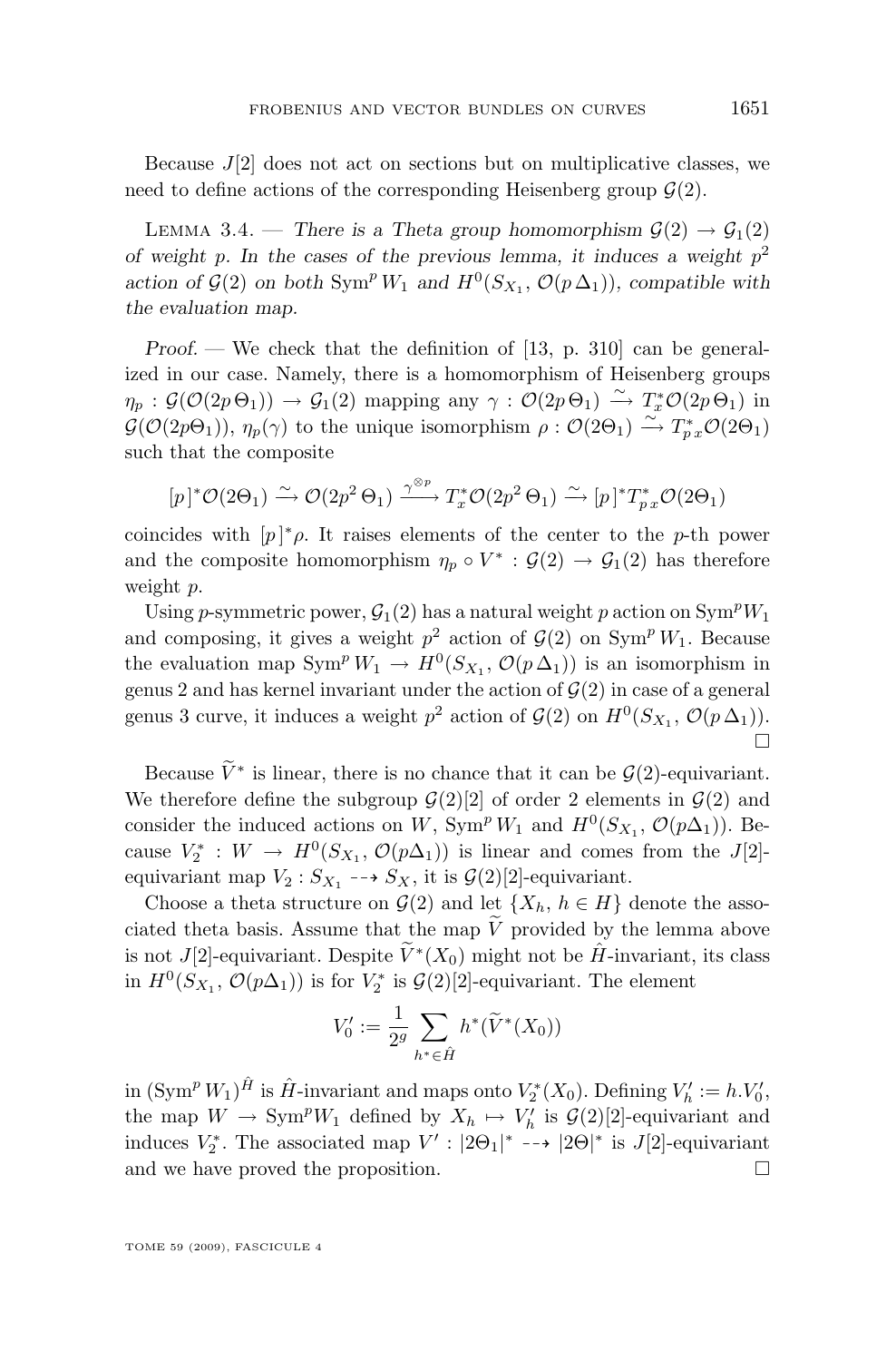<span id="page-12-0"></span>*Remark 3.5.* — One checks that  $[p]^*i^*\gamma = V^*(F^*i^*)\gamma = V^*(\gamma^{\otimes p})$  $(V^*\gamma)^{\otimes p}$  for any  $\gamma$  in  $\mathcal{G}(\mathcal{O}(2p\Theta_1))$ . Therefore, the homomorphism  $\eta_p \circ V^*$ coincides with the homomorphism  $i^*$ :  $\mathcal{G}(2) \rightarrow \mathcal{G}_1(2)$  induced by the pullback by the quasi-isomorphism i. In particular, for any two elements  $\bar{\alpha}$  and  $\bar{\beta}$  in  $J[2]$ ,

$$
e_{2, J_1}(F(\bar{\alpha}), F(\bar{\beta})) = e_{2, J}(\bar{\alpha}, \bar{\beta})^p.
$$

Because  $J[2]$  is reduced and because  $e_2$  takes its values in  $\mu_2$ , we find that  $F$  (hence  $V$ ) is a symplectic isomorphism. This implies that the choice of a Göpel system for  $J[2]$  (resp. a theta structure on  $\mathcal{G}(2)$ ) determines a Göpel system for  $J_1[2]$  (resp. a theta structure  $\mathcal{H}_1 \stackrel{\sim}{\rightarrow} \mathcal{G}_1(2)$  (where  $\mathcal{H}_1 := \mathcal{H} \otimes_{F_{\text{abs}}, k} k$ ), and that the associated theta bases  $\{X_{\alpha}\}_{{\alpha \in H}}$  and  ${Y_{\alpha_1}}_{\alpha_1 \in H_1}$  are compatible in the sense that  $Y_{\alpha_1} = i^* X_{V(\alpha_1)}$ .

#### **3.3. Frobenius action and Prym varieties**

The functoriality of Frobenius is also compatible with the correspondence between order 2 line bundles over X and double étale covers of X. If  $F$  is the relative Frobenius, [\[3,](#page-28-0) I.11] says that the diagram



$$
(3.4)
$$

is cartesian. As a consequence, the morphisms  $\pi^*: J \to \tilde{J}$  and  $Nm: \tilde{J} \to J$ commute with  $V$ .

Proposition 3.6. — *The following diagram*



*is commutative.*

*Furthermore,*  $\sigma$  *induces an isomorphism*  $J[p] \times P_{\tau}[p] \xrightarrow{\sim} \tilde{J}[p]$ *. In particular, if* J *is an ordinary abelian variety, then*  $\tilde{J}$  *is ordinary if and only if*  $P_{\tau}$  *is ordinary.* 

*Proof. —* The Prym variety

$$
P_{\tau_1} := \ker(\mathrm{Nm})^0 \subseteq \widetilde{J}_1
$$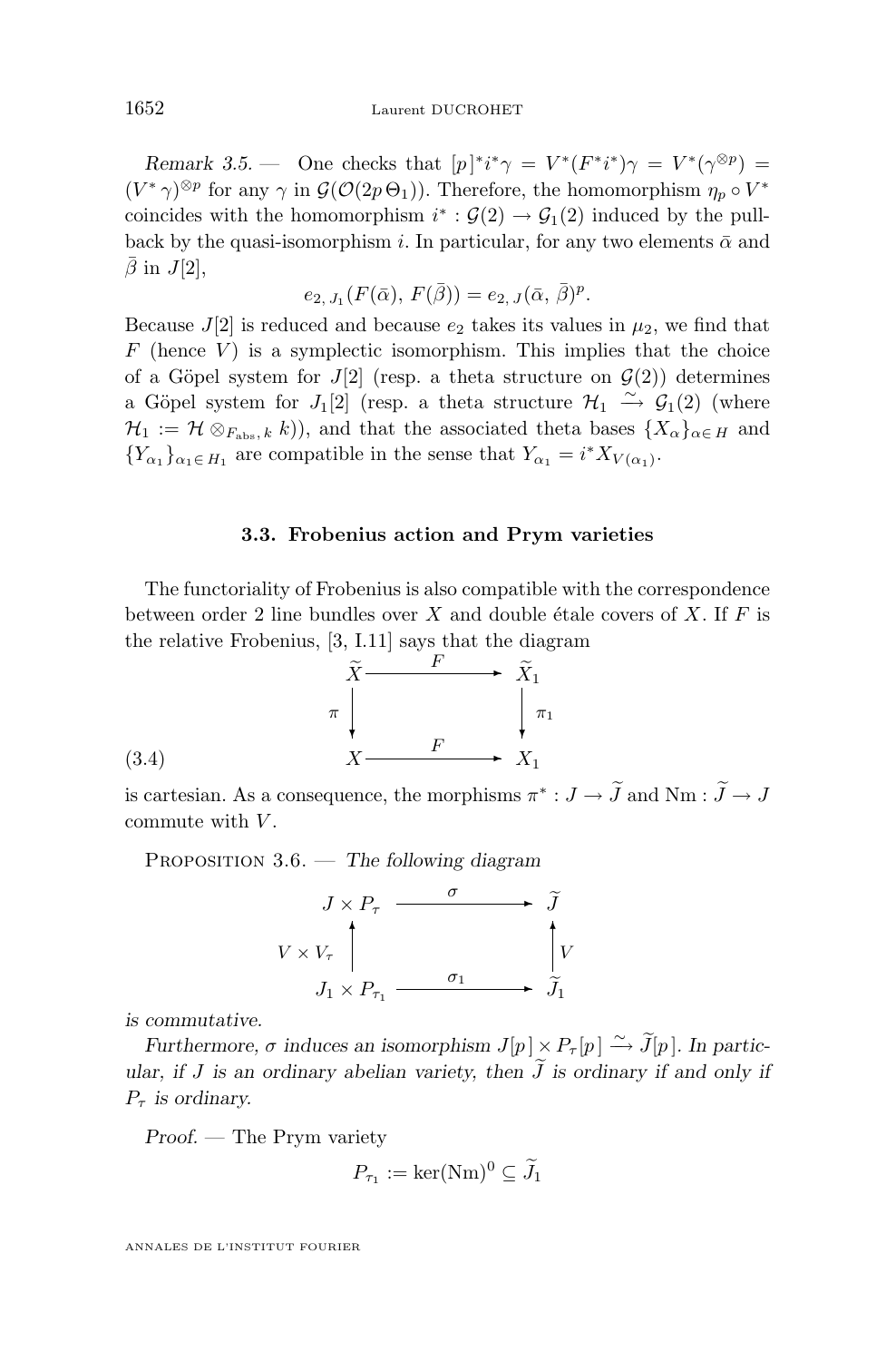<span id="page-13-0"></span>coincides with the *p*-twist of  $P_{\tau} := \ker(\text{Nm})^0 \subseteq \tilde{J}$  and it is mapped by V to  $P_{\tau}$ . The restriction  $V_{|P_{\tau_1}}: P_{\tau_1} \to P_{\tau}$  coincides with the Verschiebung  $V_{\tau}: P_{\tau_1} \to P_{\tau}$  for  $P_{\tau}$  and the commutation of the diagram follows from the fact that V is a homomorphism and commutes with  $\pi^*$ .

The isomorphism  $J[p] \times P_{\tau}[p] \xrightarrow{\sim} \widetilde{J}[p]$  follows from the inclusion ker  $\sigma \subseteq$  $J[2] \times P_{\tau}[2]$  and the hypothesis  $p \geq 3$ . Because X was supposed to be ordinary, the last assertion comes from the fact that the ordinariness of any abelian variety can be read on the reduced part of its  $p$ -torsion.  $\Box$ 

For later use, let us mention a result due to Nakajima, proving that for a sufficiently general curve  $X$ , all the abelian varieties appearing in the Proposition above are ordinary (one can find a proof in [\[24\]](#page-29-0)).

Proposition 3.7. — *Let* X *be a general, proper and smooth connected curve over an algebraically closed field of characteristic* p and let  $f: Y \to X$ *be an étale cover with abelian Galois group G. Then* Y *is ordinary.*

Choose an element z in  $S_{\tau} = \{z \in J | z^2 = \tau\} \subset J[4]$  and let  $z_1$  be  $F(z)$ (equivalently  $i^*z$ ). Let  $\nu_p$  be 0 if  $p \equiv 1 \mod 4$  and be 1 if  $p \equiv 3 \mod 4$ , then

$$
F^*z_1 = V(z_1) = (-1)^{\frac{p-1}{2}} z = z \otimes \tau^{\nu_p}.
$$

Therefore, for any  $L_1$  of  $P_{\tau_1}$ , the cartesian square [\(3.4\)](#page-12-0) gives

$$
F^*((\pi_1)_*(L_1)\otimes z_1)\cong \pi_*(F^*(L_1))\otimes F^*z_1\cong \pi_*(F^*(L_1))\otimes z\otimes \tau^{\nu_p}
$$
  

$$
\cong \pi_*(F^*(L_1))\otimes z.
$$

Assuming that the curve  $X$  is sufficiently general, the Proposition 3.7 ensures that all the Prym varieties are ordinary and one can choose symmetric principal divisors  $\Xi$  and  $\Xi_1$  on  $P_\tau$  and  $P_{\tau_1}$  respectively such that  $\mathcal{O}(p \, \Xi_1) \cong V^*_{\tau} \mathcal{O}(\Xi)$  [\[10,](#page-28-0) Lemma 2.2].

Let  $\varphi_{2\Xi}$  be the canonical map  $P_{\tau} \to P_{\tau}/\pm \subseteq |2\Xi|^*$  and define  $\varphi_{2\Xi_1}$ analogously. Let  $V^{\pm}_{\tau}: P_{\tau_1}/\pm \rightarrow P_{\tau}/\pm$  be the morphism induced by  $V_{\tau}$ :  $P_{\tau_1} \to P_{\tau}$  (which commutes with [−1]). Assume that, as in the diagram [\(3.2\)](#page-9-0), there is a J[2]-equivariant rational map  $\tilde{V}$  :  $|2\Theta_1| \rightarrow |2\Theta|$  lifting  $V_2$ :  $S_{X_1}$  -->  $S_X$ . Restricting the map  $\tilde{V}$  to  $|2\Xi_1|^*$  (which identifies with one of the two connected components of  $|2\Theta_1|^{\tau_1}$  yields a rational map  $\widetilde{V}_{[2\Xi_1]^*}: |2\Xi_1|^* \dashrightarrow |2\Xi|^*$  that lifts the morphism  $V^{\pm}_{\tau}: P_{\tau_1}/\pm \rightarrow P_{\tau}/\pm$ .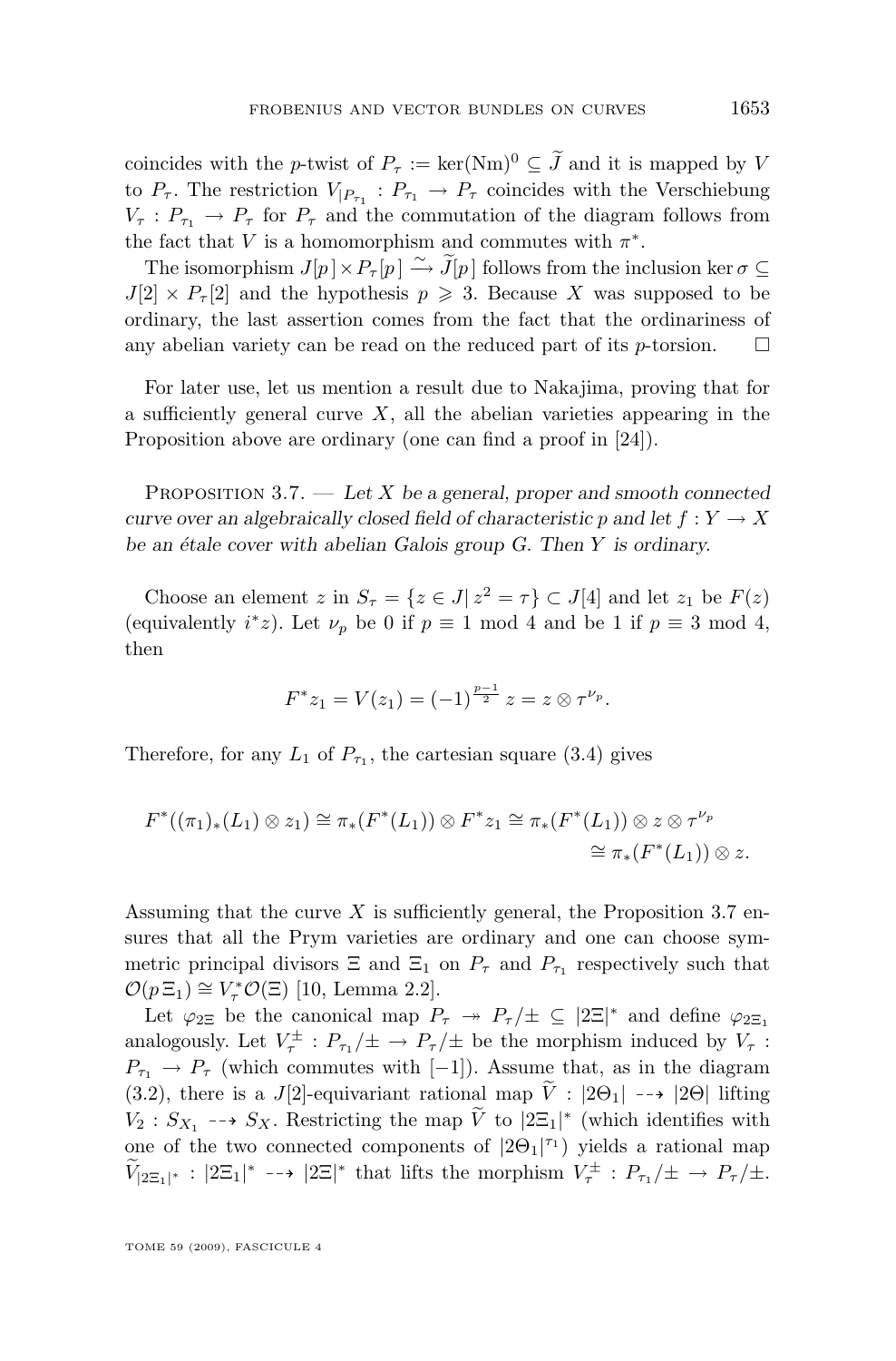Therefore, one obtains the following commutative diagram

$$
P_{\tau} \xrightarrow{\varphi_{2\Xi}} P_{\tau}/\pm \subseteq |2\Xi|^{*} \subseteq |2\Theta|^{\tau} \subseteq |2\Theta|
$$
\n
$$
V_{\tau} \qquad V_{\tau}^{\pm} \qquad V_{\tau}^{\pm} \qquad V_{\tau}^{\pm} \qquad V_{\tau}^{\pm} \qquad V_{\tau}^{\pm} \qquad V_{\tau}^{\pm} \qquad V_{\tau}^{\pm} \qquad V_{\tau}^{\pm} \qquad V_{\tau}^{\pm} \qquad V_{\tau}^{\pm} \qquad V_{\tau}^{\pm} \qquad V_{\tau}^{\pm} \qquad V_{\tau}^{\pm} \qquad V_{\tau}^{\pm} \qquad V_{\tau}^{\pm} \qquad V_{\tau}^{\pm} \qquad V_{\tau}^{\pm} \qquad V_{\tau}^{\pm} \qquad V_{\tau}^{\pm} \qquad V_{\tau}^{\pm} \qquad V_{\tau}^{\pm} \qquad V_{\tau}^{\pm} \qquad V_{\tau}^{\pm} \qquad V_{\tau}^{\pm} \qquad V_{\tau}^{\pm} \qquad V_{\tau}^{\pm} \qquad V_{\tau}^{\pm} \qquad V_{\tau}^{\pm} \qquad V_{\tau}^{\pm} \qquad V_{\tau}^{\pm} \qquad V_{\tau}^{\pm} \qquad V_{\tau}^{\pm} \qquad V_{\tau}^{\pm} \qquad V_{\tau}^{\pm} \qquad V_{\tau}^{\pm} \qquad V_{\tau}^{\pm} \qquad V_{\tau}^{\pm} \qquad V_{\tau}^{\pm} \qquad V_{\tau}^{\pm} \qquad V_{\tau}^{\pm} \qquad V_{\tau}^{\pm} \qquad V_{\tau}^{\pm} \qquad V_{\tau}^{\pm} \qquad V_{\tau}^{\pm} \qquad V_{\tau}^{\pm} \qquad V_{\tau}^{\pm} \qquad V_{\tau}^{\pm} \qquad V_{\tau}^{\pm} \qquad V_{\tau}^{\pm} \qquad V_{\tau}^{\pm} \qquad V_{\tau}^{\pm} \qquad V_{\tau}^{\pm} \qquad V_{\tau}^{\pm} \qquad V_{\tau}^{\pm} \qquad V_{\tau}^{\pm} \qquad V_{\tau}^{\pm} \qquad V_{\tau}^{\pm} \qquad V_{\tau}^{\
$$

In terms of coordinates functions, we have therefore proven the following :

PROPOSITION 3.8. — Assume that X is proper and smooth genus  $q = 2$ *or 3 curve over* k*, sufficiently general. Then, for any non zero* τ *in* J[2]*, there is a*  $P_{\tau}[2]$ -equivariant map  $\widetilde{V}_{\tau}$  :  $|2\Xi_1|^*$  -->  $|2\Xi|^*$  such that the pull-back  $V^*_{\tau}: H^0(P_{\tau}, \mathcal{O}(2\Xi)) \to H^0(P_{\tau_1}, \mathcal{O}(2p\Xi_1))$  factors as the composite

$$
(3.6) \quad H^0(P_\tau, \mathcal{O}(2\Xi)) \xrightarrow{V^*} \text{Sym}^p H^0(P_{\tau_1}, \mathcal{O}(2\Xi_1)) \to H^0(P_{\tau_1}, \mathcal{O}(2p\Xi_1))
$$

*where the last arrow is the evaluation map.*

*Letting*  $\tilde{\tau}$  *(resp.*  $\tilde{\tau}_1$ *)* be the order 2 lift of  $\tau$  in  $\mathcal{G}(2)$  (resp.  $\tau_1$  in  $\mathcal{G}_1(2)$ ) *associated to* z (resp.  $z_1$ ),  $\widetilde{V}_\tau$  agrees (up to a multiplicative scalar) with the *restriction*

$$
\widetilde{V}_{|(W\widetilde{\tau})^*}: \left(W\widetilde{\tau}\right)^* \longrightarrow \operatorname{Sym}^p\left(W_1\widetilde{\tau}_1\right)^*
$$

#### **4. The proof of the Theorem [1.1](#page-3-0)**

From now on, we choose once for all a theta structure  $\widetilde{\phi}_0 : \mathcal{H} \xrightarrow{\sim} \mathcal{G}(2)$ and we let  $\{X_\alpha, \alpha \in H\}$  be the associated theta basis. It gives a system of homogeneous coordinates  $\{x_\alpha, \alpha \in H\}$  for [2Θ]. Recall from Remark [3.5](#page-11-0) that this choice also determines a theta structure  $\widetilde{\phi}_1 : \mathcal{H}_1 \xrightarrow{\sim} \mathcal{G}_1(2)$ , hence a theta basis for  $W_1$  and coordinate functions for  $|2\Theta_1|$  adapted to the action of J[2] that we denote  ${Y_\alpha | \alpha \in H}$  and  ${y_\alpha | \alpha \in H}$  respectively. Also, given  $\tau = (\alpha_0, \alpha_0^*)$  in  $H \times \hat{H}$ , recall that the choice of a lift  $\tilde{\tau} = (\mu, \alpha_0, \alpha_0^*)$ <br>(with  $\alpha_0^2 = \alpha^*(\alpha_0)$ ) determines a lift  $\tilde{\tau} = (\mu_0^0, \alpha_0^*)$  of  $\tau$  in  $\mathcal{H}$ . Fix and  $(\text{with } \mu^2 = \alpha_0^*(\alpha_0))$  determines a lift  $\tilde{\tau}_1 = (\mu^p, \alpha_0, \alpha_0^*)$  of  $\tau_1$  in  $\mathcal{H}_1$ . Fix once for all a square root  $\mu_0$  of  $-1$  in k. We will take  $\mu = 1$  if  $\alpha_0^*(\alpha_0) = 1$  and  $\mu = \mu_0$  otherwise.

#### **4.1. From geometry to linear algebra**

The direct sum  $\text{Sym}^p (W_1^{\tau_1})^* \oplus \text{Sym}^p (W_1^{-\tau_1})^*$  (which depends only on the choice of  $\tau$ ) is endowed with an action of H of weight  $p^2$  and the quotient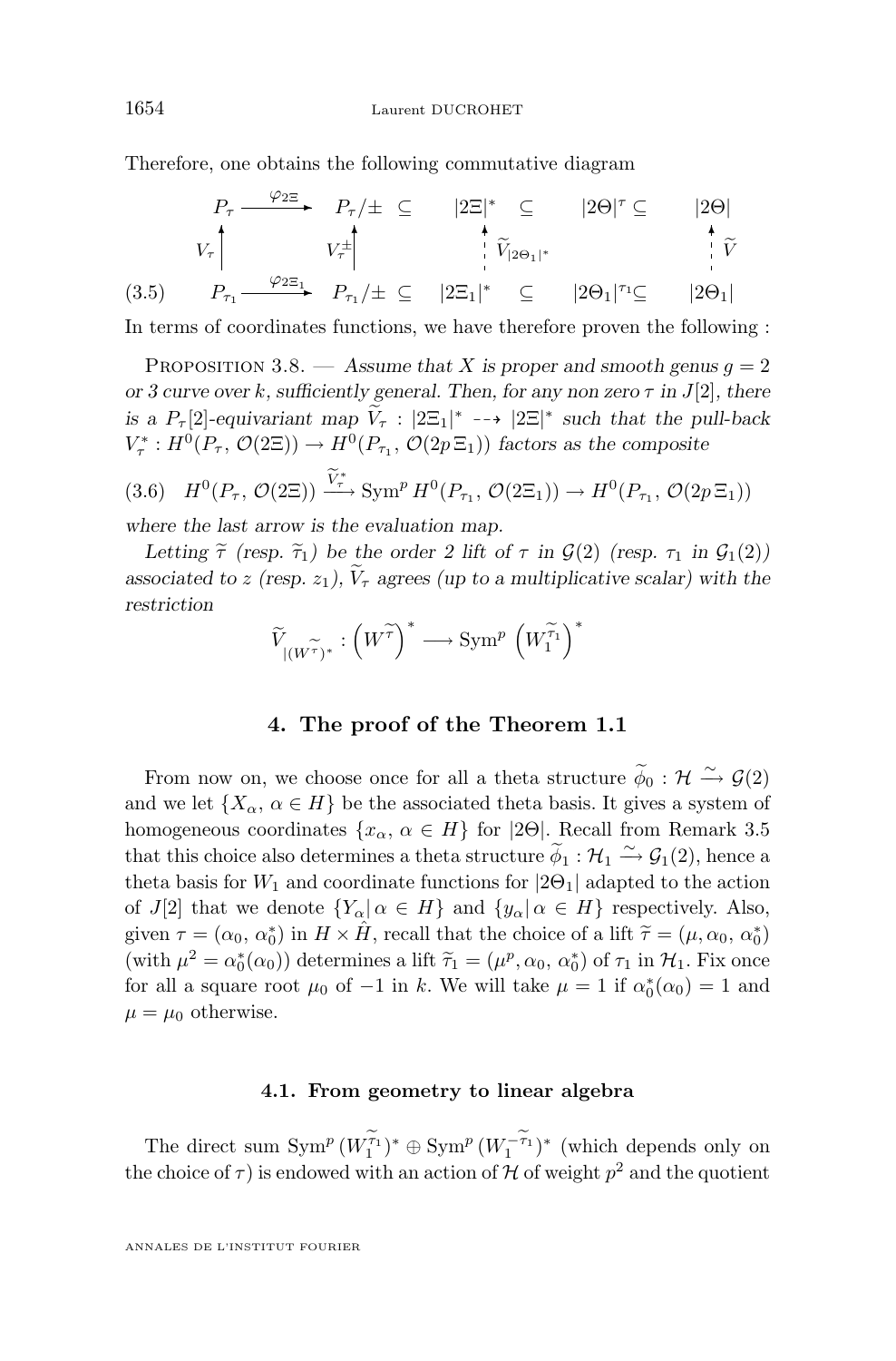<span id="page-15-0"></span>map

$$
\operatorname{Sym}^p W_1^* \to \operatorname{Sym}^p \big(W_1^{\widetilde{\tau}_1}\big)^* \oplus \operatorname{Sym}^p \big(W_1^{-\widetilde{\tau}_1}\big)^*
$$

is equivariant for the action of  $H$  on both spaces. Taking all order 2 elements of  $J[2]$  together, we find a morphism of  $H$ -representations

$$
R: \operatorname{Sym}^p W_1^* \to S_p := \bigoplus_{\tau \in J[2] \setminus \{0\}} \operatorname{Sym}^p (W_1^{\tau_1})^* \oplus \operatorname{Sym}^p (W_1^{-\tau_1})^*.
$$

Because  $\tilde{V}$  is given by a linear sub-space of  $\text{Sym}^p W_1^*$ , isomorphic to  $W^*$ and endowed with an (irreducible) action of  $\mathcal{G}(2)$  of weight  $p^2$ , it is determined by its  $H$ -invariant part and Theorem [1.1](#page-3-0) follows from the Proposition

PROPOSITION 4.1. — *When*  $q = 2$  or 3 and  $p = 3$ , 5 or 7, the restriction *map*

$$
\hat{R}: (\operatorname{Sym}^p W_1^*)^{\hat{H}} \to S_p
$$

*is injective.*

*Remark 4.2. —* Certainly, a necessary condition is that

$$
\dim \operatorname{Sym}^p W_1^* = \left( \begin{array}{c} 2^g + p - 1 \\ 2^g - 1 \end{array} \right) \leqslant \dim S_p = 2(2^{2g} - 1) \left( \begin{array}{c} 2^{g-1} + p - 1 \\ 2^{g-1} - 1 \end{array} \right).
$$

This cannot be the case for large p. More precisely, when  $g = 2$ , dim Sym<sup>p</sup>W<sub>1</sub><sup>\*</sup>  $> \dim S_p$  for  $p > 7$ , and when  $g = 3$ ,  $\dim \text{Sym}^p W_1^* > \dim S_p$  for  $p > 11$ .

#### **4.2. Preparation in small genus**

Since Sym<sup>*P*</sup>  $W_1^*$  is generated by the free family of monomials  $\prod_{\alpha \in H} y_{\alpha}^{e_{\alpha}}$ with  $\sum e_{\alpha} = p$ ,  $(\text{Sym}^p W_1^*)^{\hat{H}}$  is generated by the subfamily consisting of elements whose set of exponents satisfies

$$
\sum_{\alpha \in H | \alpha_0^*(\alpha) = -1} e_{\alpha} \equiv 0 \text{ mod. } 2 \text{ for all } \alpha_0^* \text{ in } \hat{H}.
$$

Writing such an element under the form  $\prod_{\alpha \in H} y_\alpha^{\bar{e}_\alpha} \left[ \prod_{\alpha \in H} y_\alpha^{f_\alpha} \right]^2$  with  $\bar{e}_\alpha =$ 0 or 1 and  $\sum \bar{e}_{\alpha} + 2\sum f_{\alpha} = p$ , we find that

$$
\sum_{\alpha \in H \mid \bar{e}_{\alpha}=1} \alpha = 0.
$$

It is easily seen that E can be  $\{0\}$  and  $H - \{0\}$ . In genus 2, these are the only possibilities. In genus 3, one also has to consider the case where  $E$ has cardinal 3 and  $E' = \{0\} \cup E$  is a cardinal 4 subgroup of H (the set of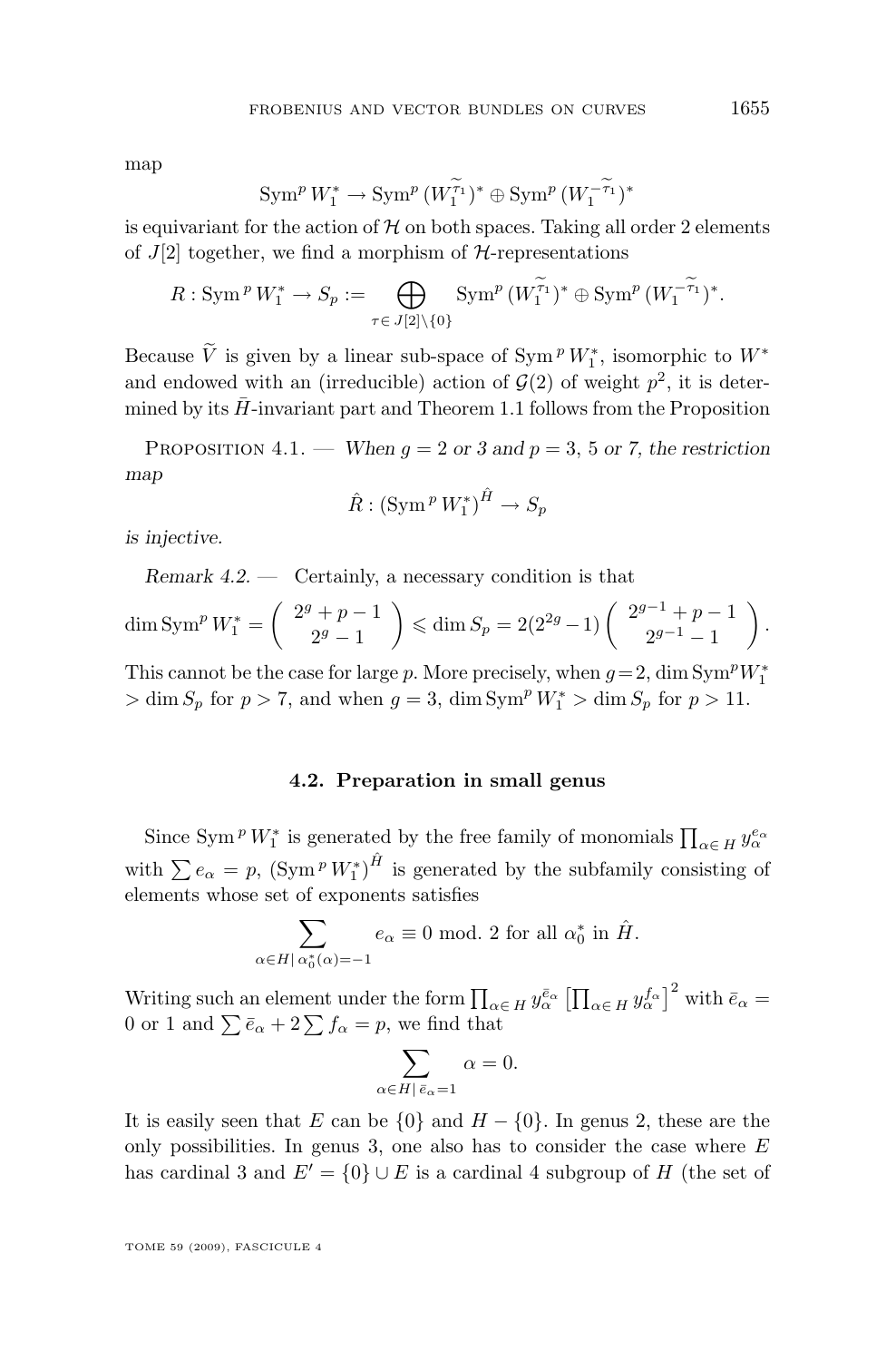<span id="page-16-0"></span>such subgroups is in 1-1 correspondance with the set of non zero elements of  $\hat{H}$ ). Consider therefore the sets

$$
A(p) = \left\{ A_{\underline{f}} = y_0 \left[ \prod_{\alpha \in H} y_{\alpha}^{f_{\alpha}} \right]^2, \text{with } |\underline{f}| = \frac{p-1}{2} \right\}
$$

$$
B(p) = \left\{ B_{\underline{f}} = \prod_{\alpha \in H - \{0\}} y_{\alpha} \left[ \prod_{\alpha \in H} y_{\alpha}^{f_{\alpha}} \right]^2, \text{with } |\underline{f}| = \frac{p-2^g+1}{2} \right\}
$$

and

$$
C(p) = \left\{ C_{\alpha^*, \underline{f}} = \prod_{\alpha \in H - \{0\}, \alpha^*(\alpha) = 1} y_{\alpha} \left[ \prod_{\alpha \in H} y_{\alpha}^{f_{\alpha}} \right]^2,
$$
  
with  $\alpha^*$  in  $\hat{H} - \{0\}$  and  $|\underline{f}| = \frac{p-3}{2} \right\}$ 

(where f is, in each case, the multi-index  $(f_{\alpha}, \alpha \in H)$  with  $|f| = \sum f_{\alpha}$ ).

To compute the image of these monomials in the various  $\text{Sym}^p (W_1^{\tau_1})^* \oplus$  $\operatorname{Sym}^p(W_1^{-\tau_1})^*$ , it is convenient to distinguish whether  $\tau$  is an element of  $\hat{H}$  or not. In the first case, the following lemma is straightforward

LEMMA 4.3. — *For a given*  $\tau = \tilde{\tau} = \alpha_0^*$ , all the monomials in  $A(p)$ ,  $B(p)$ or  $C(p)$  map to 0 in  $\text{Sym}^p (W_1^{-\tau_1})^*$ . The only monomials in  $A(p) \bigsqcup B(p)$ (*resp.*  $A(p) \bigsqcup B(p) \bigsqcup C(p)$ *)* not mapping to 0 in  $\text{Sym}^p (W_1^{\tau_1})^*$  are those that *can be written under the form*

$$
A_{\underline{f}}=y_0\left[\prod_{\alpha\in\,H,\,\alpha_0^*(\alpha)=1}y_\alpha^{f_\alpha}\right]^2
$$

*(resp. as well as*

$$
C_{\alpha_0^*, \underline{f}} = \left(\prod_{\alpha \in H - \{0\}, \alpha_0^*(\alpha) = 1} y_\alpha \left[\prod_{\alpha \in H} y_\alpha^{f_\alpha}\right]^2\right)
$$

and they all map to a different monomial in  $\text{Sym}^p (W_1^{\tau_1})^*$ .

#### **4.3. Proof of Proposition [4.1](#page-15-0) in the genus 2 case**

As indicated above, a basis of  $(\text{Sym} \,^p W_1^*)^{\hat{H}}$  in genus 2 is the (disjoint) union of the two sets  $A(p)$  and  $B(p)$ .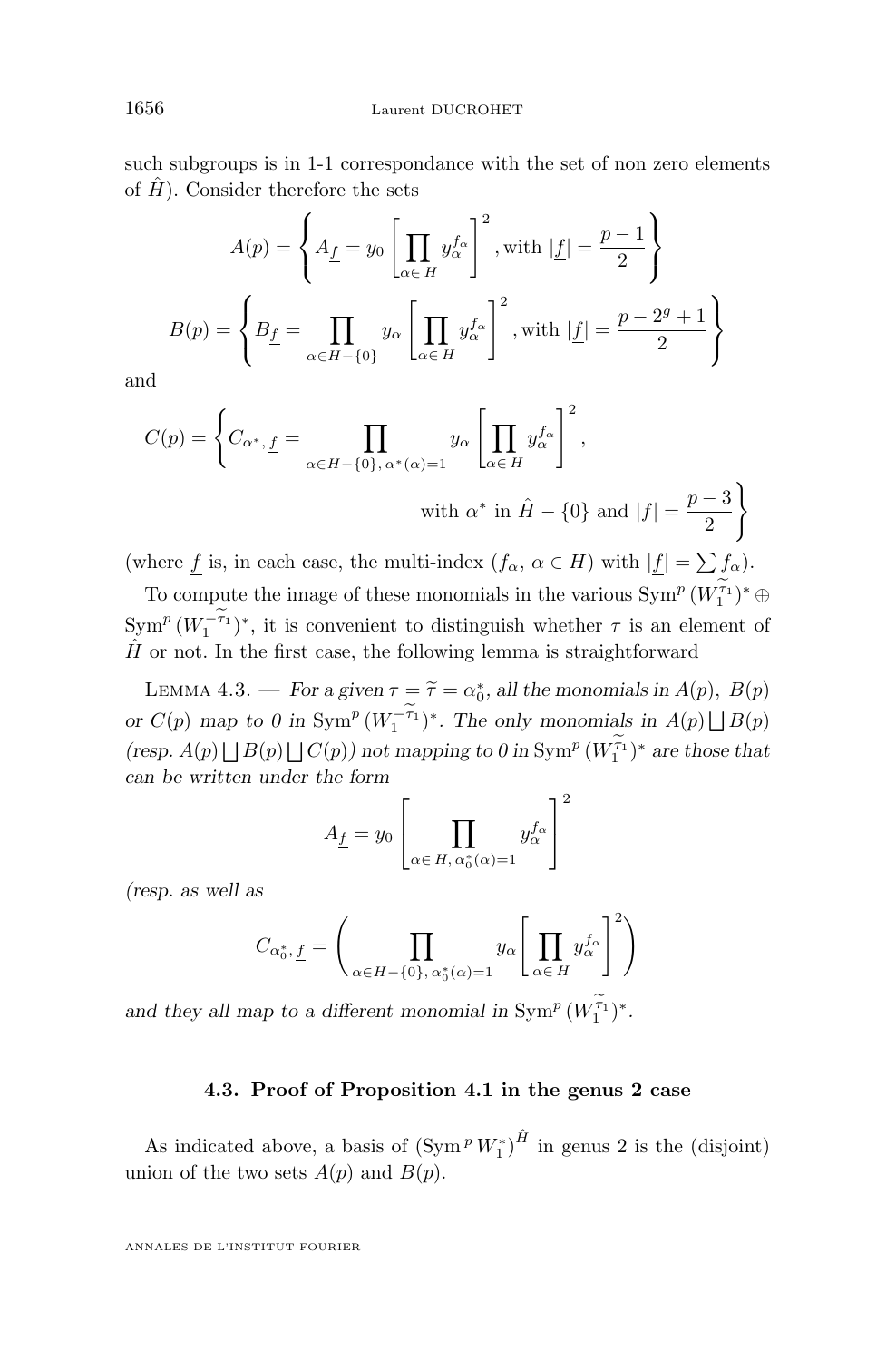Lemma 4.4. — *Assume that*

(4.1) 
$$
V_0 = \sum_{A(p)} a_{\underline{f}} A_{\underline{f}} + \sum_{B(p)} b_{\underline{f}} B_{\underline{f}}
$$

*maps to zero in*  $S_p$ *. Then, for any integer*  $0 \le k \le \frac{p-1}{2}$ 

$$
\sum_{f_{00}+f_{01}=k \text{ and } f_{01}+f_{11} \text{ even}} a_{\underline{f}} = 0; \qquad \sum_{f_{00}+f_{01}=k \text{ and } f_{01}+f_{11} \text{ odd}} a_{\underline{f}} = 0
$$

$$
\sum_{f_{00}+f_{10}=k \text{ and } f_{10}+f_{11} \text{ even}} a_{\underline{f}} = 0; \qquad \sum_{f_{00}+f_{10}=k \text{ and } f_{10}+f_{11} \text{ odd}} a_{\underline{f}} = 0
$$
\n
$$
\sum_{f_{00}+f_{11}=k \text{ and } f_{10}+f_{11} \text{ even}} a_{\underline{f}} = 0; \qquad \sum_{f_{00}+f_{11}=k \text{ and } f_{10}+f_{11} \text{ odd}} a_{\underline{f}} = 0
$$

and we have analogous equalities for the  $b_f$  (with  $0 \le k \le \frac{p-3}{2}$ ).

*Proof.* — Choose a non zero  $\alpha_0$  in *H* and for  $\tau = (\alpha_0, \alpha_0^*)$ , let  $\tilde{\tau}$  be fined as above. In particular  $\tilde{\tau} = (\mu^p, \alpha_0, \alpha_0^*)$ , A concepting gyptom for defined as above. In particular,  $\tilde{\tau}_1 = (\mu^p, \alpha_0, \alpha_0^*)$ . A generating system for  $W_1^{\tau_1}$  (resp.  $W_1^{-\tau_1}$ ) is

$$
\{(Y_{\alpha} + \widetilde{\tau}_1.Y_{\alpha}), (\alpha \in H)\} \text{ (resp. } \{(Y_{\alpha} - \widetilde{\tau}_1.Y_{\alpha}), (\alpha \in H)\}).
$$

Since one has  $\tilde{\tau}_1 \cdot Y_\alpha = \mu^p \alpha_0^*(\alpha) Y_{\alpha+\alpha_0}$ , one finds, letting  $\bar{y}_\alpha$  denote the class of  $y_\alpha$  in  $(W_1^{\tau_1})^*$ , that  $\bar{y}_{\alpha+\alpha_0} = \mu^p \alpha_0^*(\alpha) \bar{y}_\alpha$ . Similarly, letting  $\bar{y}_\alpha$  denote also the class of  $y_\alpha$  in  $(W_1^{-\tau_1})^*$  (there will be no risk of confusion), one finds that  $\bar{y}_{\alpha} = -\mu^p \alpha_0^*(\alpha) \bar{y}_{\alpha}$ .

Choose a non zero  $\alpha$  in H such that  $H = \langle \alpha_0, \alpha \rangle$ . Then  $A_f$  maps to

(4.2) 
$$
\alpha_0^*(\alpha_0)^{f_{\alpha_0}+f_{\alpha+\alpha_0}} \left( \bar{y}_0^{1+2(f_0+f_{\alpha_0})} \bar{y}_\alpha^{2(f_\alpha+f_{\alpha+\alpha_0})} \right)
$$

in both  $\mathrm{Sym}^p \, (W_1^{\tau_1})^*$  and  $\mathrm{Sym}^p \, (W_1^{-\tau_1})^* .$  Similarly, the monomial  $B_{\underline{f}}$  maps to

(4.3) 
$$
\alpha_0^*(\alpha) \cdot \alpha_0^*(\alpha_0)^{f_{\alpha_0}+f_{\alpha+\alpha_0}} \left(\bar{y}_0^{1+2(f_0+f_{\alpha_0})} \bar{y}_\alpha^{2(f_\alpha+f_{\alpha+\alpha_0})}\right)
$$

in both  $\text{Sym}^p (W_1^{\tau_1})^*$  and  $\text{Sym}^p (W_1^{-\tau_1})^*$ .

Specifically, fix  $\alpha_0 = 01$ , choose  $\alpha = 10$  and a positive integer k, and look at the coefficient of the monomial  $\bar{y}_{00}^{1+2k} \bar{y}_{10}^{p-1-2k}$  in the image of  $V_0$  in  $\text{Sym}^p (W_1^{\tau_1})^*$  for all the elements  $\tau = (01, \alpha_0^*)$  in  $J[2]$ . Using (4.2), (4.3)

TOME 59 (2009), FASCICULE 4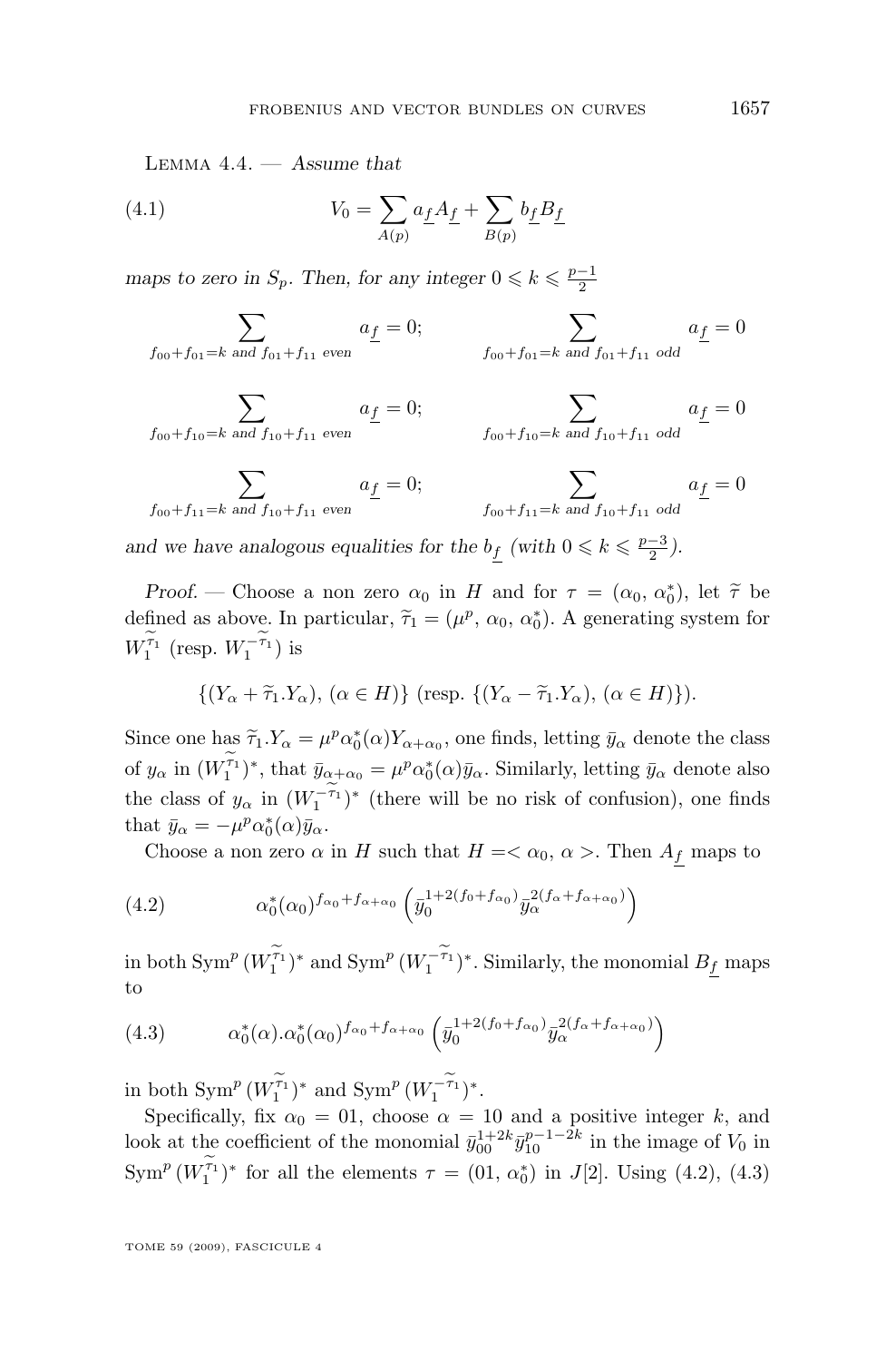<span id="page-18-0"></span>above, we find the following expressions

$$
(\alpha_0^* = 00) : \sum_{f_{00}+f_{01}=k} a_{\underline{f}} + \sum_{f_{00}+f_{01}=k} b_{\underline{f}}
$$
  
\n
$$
(\alpha_0^* = 01) : \sum_{f_{00}+f_{01}=k} (-1)^{f_{01}+f_{11}} a_{\underline{f}} - \sum_{f_{00}+f_{01}=k} (-1)^{f_{01}+f_{11}} b_{\underline{f}}
$$
  
\n
$$
(\alpha_0^* = 10) : \sum_{f_{00}+f_{01}=k} a_{\underline{f}} - \sum_{f_{00}+f_{01}=k} b_{\underline{f}}
$$
  
\n
$$
(\alpha_0^* = 11) : \sum_{f_{00}+f_{01}=k} (-1)^{f_{01}+f_{11}} a_{\underline{f}} + \sum_{f_{00}+f_{01}=k} (-1)^{f_{01}+f_{11}} b_{\underline{f}}.
$$

If  $\hat{R}(V_0) = 0$ , we easily derive from the expressions above the first line in the equations of the statement for both the  $a_f$ 's and the  $b_f$ 's. Repeating the process with  $\alpha_0 = 10$  or 11,  $\alpha = 01$  in both cases, and letting k vary through the relevant sets proves the lemma.

The proof of proposition [4.1](#page-15-0) in genus 2 now boils down, using Lemmas [4.3](#page-16-0) and [4.4,](#page-16-0) to an easy exercise of linear algebra left to the reader.

#### **4.4. Proof of Proposition [4.1](#page-15-0) in the genus 3 case**

In genus 3, a basis of  $(\text{Sym} \,^p W_1^*)^{\hat{H}}$  in the (disjoint) union of the three sets  $A(p)$ ,  $B(p)$  and  $C(p)$ . The following lemma is very similar to the analogous Lemma in genus 2 case, though more complicated and more inconvenient to write down. We leave the proof to the reader and we simply indicate the tricks we found useful to do the computations. For any non zero  $\alpha_0$  in H, we will choose a subgroup  $H(\alpha_0)$  in H, not containing  $\alpha_0$ , such that  $H(\alpha_0)$  and  $\alpha_0$  together generate H (it is analogous to the choice of an element  $\alpha$  in the proof of Lemma [4.4\)](#page-16-0). Notice that  $H(\alpha_0)$  inherits an ordering from the lexicographic order on H. More specifically, we will choose  $H(001) = \{000, 010, 100, 110\}, H(010) = H(011) = \{000, 001, 101, 101\},$ and  $H(\alpha_0) = \{000, 001, 010, 011\}$  otherwise. For any multi-index f, let  $[f]_{\alpha_0}$  denote the 4-tuple  $(f_{\alpha} + f_{\alpha_0+\alpha})_{\alpha \in H(\alpha_0)}$  (with lexicographic order). Also, let  $\Sigma_{\alpha_0} \underline{f}$  stand for the sum  $\sum_{\alpha \in H(\alpha_0)} f_{\alpha_0 + \alpha}$ . We will keep on denoting by |f| the sum  $\sum f_\alpha$  for any *n*-tuple.

Lemma 4.5. — *Assume that*

$$
V_0 = \sum_{A(p)} a_{\underline{f}} A_{\underline{f}} + \sum_{B(p)} b_{\underline{f}} B_{\underline{f}} + \sum_{C(p)} c_{\alpha^*, \, \underline{f}} C_{\alpha^*, \, \underline{f}}
$$

*maps to zero in*  $S_p$ *. Then, for all 4-tuples*  $\underline{k} = (k_{00}, k_{01}, k_{10}, k_{11})$  *of positive integers such that*  $|\underline{k}| = \frac{p-1}{2}$  *and for all non-zero*  $\alpha_0$  *in H*, we have the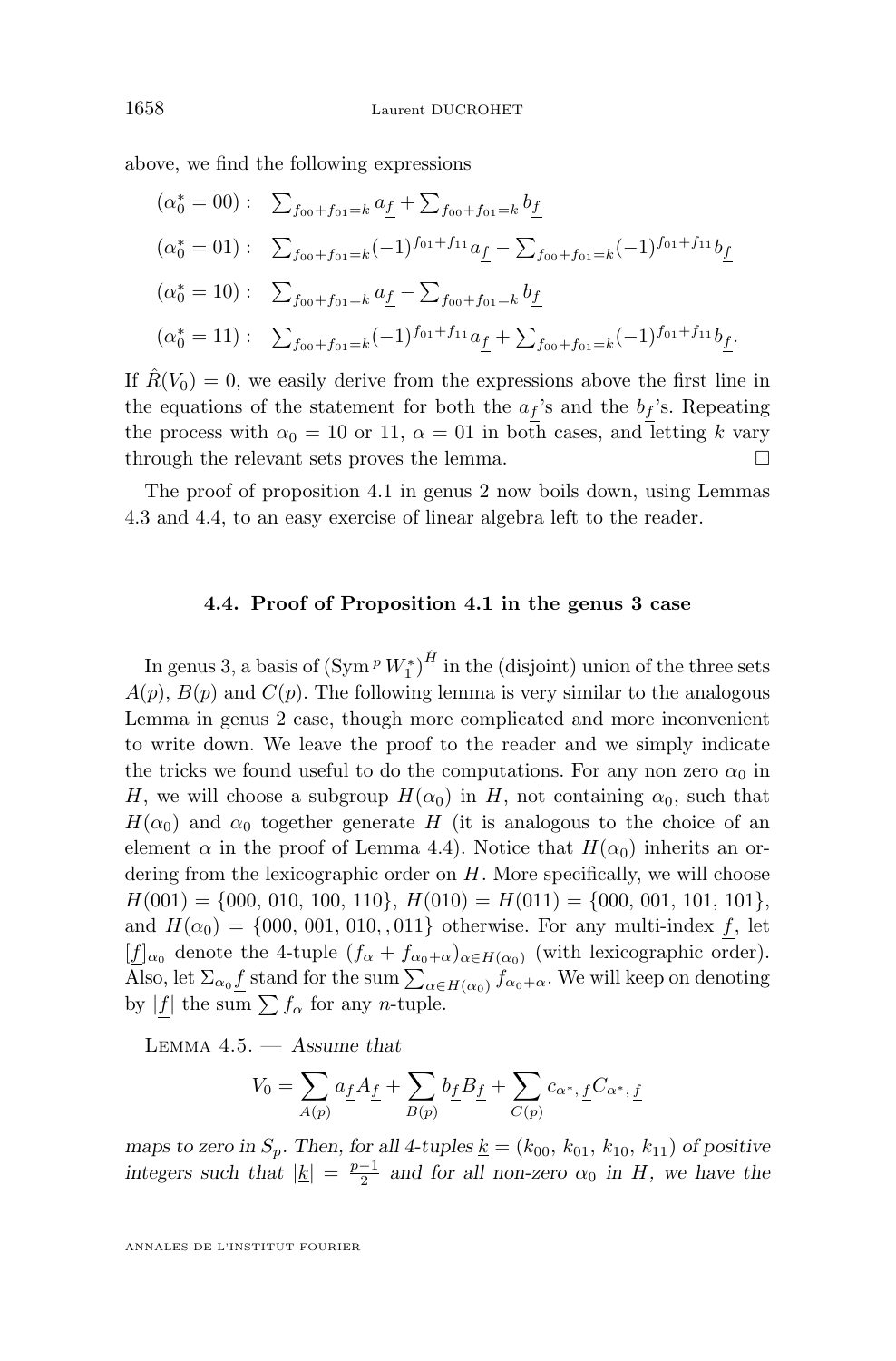<span id="page-19-0"></span>*equalities*

$$
\sum_{[\underline{f}]_{\alpha_0}=\underline{k} \text{ and } \Sigma_{\alpha_0}(\underline{f}) \text{ even}}a_{\underline{f}} + \sum_{[\underline{f}]_{\alpha_0}=(k_{00},\,k_{01}-1,\,k_{10}-1,\,k_{11}-1) \text{ and } \Sigma_{\alpha_0}(\underline{f}) \text{ even}}b_{\underline{f}} = 0
$$
 and

$$
\sum_{[\underline{f}]_{\alpha_0}=\underline{k} \text{ and } \Sigma_{\alpha_0}(\underline{f}) \text{ odd}} a_{\underline{f}} + \sum_{[\underline{f}]_{\alpha_0}=(k_{00}, k_{01}-1, k_{10}-1, k_{11}-1) \text{ and } \Sigma_{\alpha_0}(\underline{f}) \text{ odd}} b_{\underline{f}} = 0
$$

Also, for all 4-tuples  $\underline{k} = (k_{00}, k_{01}, k_{10}, k_{11})$  *of positive integers such that*  $|\underline{k}| = \frac{p-3}{2}$  and for all non-zero  $\alpha_0$  in H, we have the equalities

$$
\sum_{[\underline{f}]_{\alpha_0}=\underline{k} \text{ and } \Sigma_{\alpha_0}(\underline{f}) \text{ even}} c_{\alpha^*,\,\underline{f}}=0 \text{ and } \sum_{[\underline{f}]_{\alpha_0}=\underline{k} \text{ and } \Sigma_{\alpha_0}(\underline{f}) \text{ odd}} c_{\alpha^*,\,\underline{f}}=0
$$

*for all*  $\alpha^*$  *in*  $\hat{H} - \{0\}$ *.* 

Combining the data given by the Lemmas [4.3](#page-16-0) and [4.5,](#page-18-0) we reduce once again our problem to an easy question of linear algebra. Nonetheless, it involves a large number of unknowns and equations and those equations should not be written bluntly since a few (easy) tricks simplify the matter considerably.

#### **5. Elliptic curves, Kummer's quartic surface and Coble's quartic hypersurface**

In this section, we give some preparation for the computations to come in the next section.

#### **5.1. Kummer's quartic surface and associated elliptic curves**

Let us begin with recalling some well-known results dealing with the geometry of the Kummer's quartic surface. Proofs can be found in [\[5\]](#page-28-0) (PhD thesis) or in [\[6\]](#page-28-0) in the complex case but they can be carried over to any algebraically closed base field k of characteristic different from 2.

Lemma 5.1.

(1) *Let* X *be a smooth and projective genus 2 curve over* k *and let* J *be its Jacobian. The scheme-theoretic image of the morphism*  $K_X : J \to 2\Theta$  *identifies with the quotient of* J *under the action of* {±}*. It is a reduced, irreducible,* J[2]*-invariant quartic in* |2Θ| *with 16 nodes and no other singularities, i.e., a* Kummer surface*.*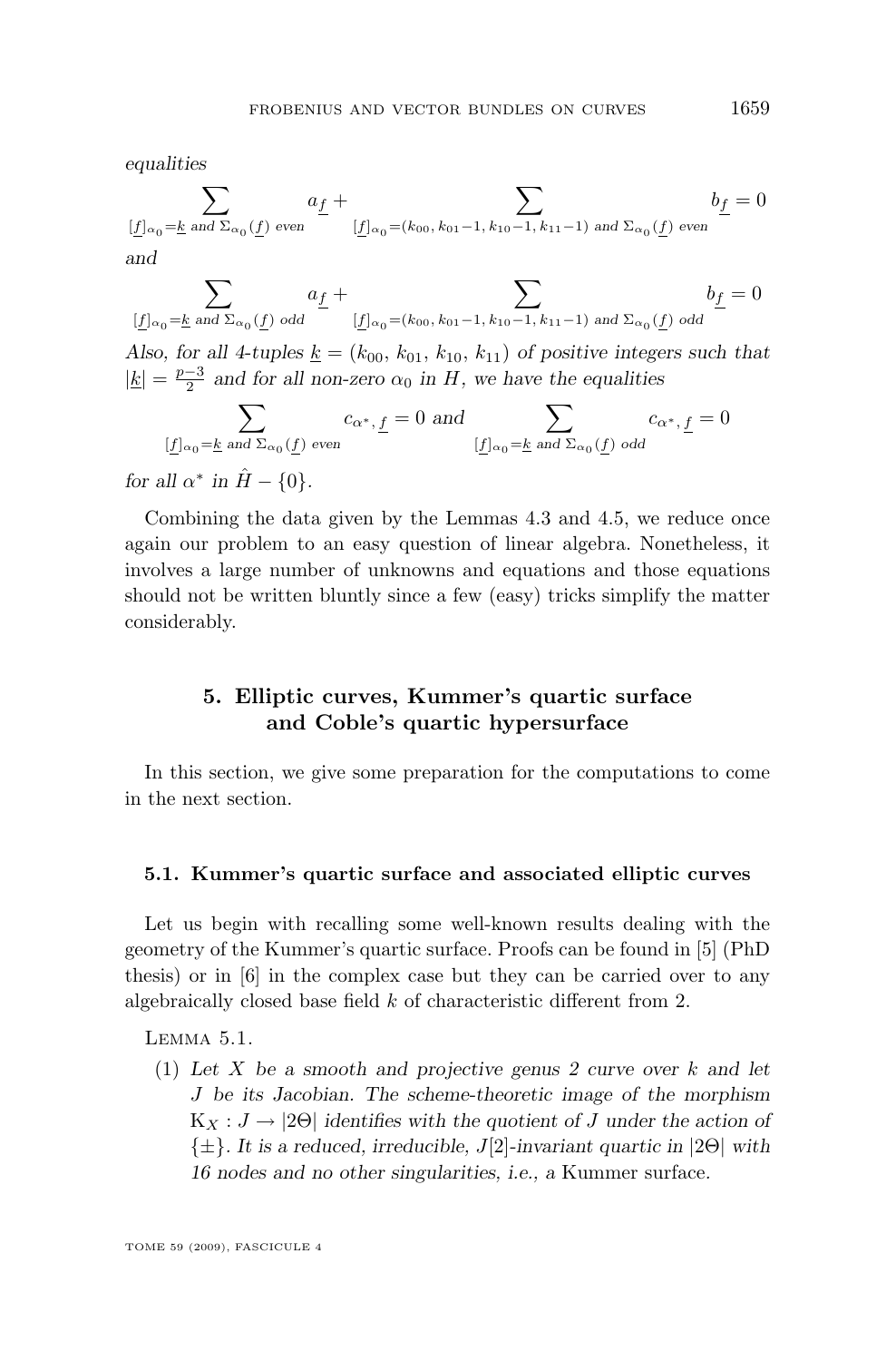<span id="page-20-0"></span>(2) In the coordinate system  $\{x_{\bullet}\}\$  defined above, there are scalars  $k_{00}$ ,  $k_{01}$ ,  $k_{10}$  and  $k_{11}$  such that the equation defining the Kummer *quartic surface* Kum<sub>X</sub> *is* 

(5.1) 
$$
K_X = S^K + 2k_{00}P^K + k_{01}Q_{01}^K + k_{10}Q_{10}^K + k_{11}Q_{11}^K
$$

*where*

$$
S^K = x_{00}^4 + x_{01}^4 + x_{10}^4 + x_{11}^4, \qquad P^K = x_{00}x_{01}x_{10}x_{11},
$$
  
\n
$$
Q_{01}^K = x_{00}^2x_{01}^2 + x_{10}^2x_{11}^2, \qquad Q_{10}^K = x_{00}^2x_{10}^2 + x_{01}^2x_{11}^2, \qquad Q_{11}^K = x_{00}^2x_{11}^2 + x_{01}^2x_{10}^2.
$$
  
\n(3) These scalars  $k_{00}$ ,  $k_{01}$ ,  $k_{10}$  and  $k_{11}$  satisfy the cubic relationship

(5.2) 
$$
4 + k_{01}k_{10}k_{11} - k_{01}^2 - k_{10}^2 - k_{11}^2 + k_{00}^2 = 0
$$

*and one has*

(5.3) 
$$
\begin{cases} k_{01} \neq \pm 2, \ k_{10} \neq \pm 2, \ k_{11} \neq \pm 2, \\ k_{01} + k_{10} + k_{11} + 2 \pm k_{00} \neq 0, \\ k_{01} + k_{10} - k_{11} - 2 \pm k_{00} \neq 0, \\ k_{01} - k_{10} + k_{11} - 2 \pm k_{00} \neq 0, \\ -k_{01} + k_{10} + k_{11} - 2 \pm k_{00} \neq 0. \end{cases}
$$

Let  $\tau = (\alpha_0, \alpha_0^*)$  be a non zero element of  $J[2] = H \times \hat{H}$ . Fix an order 2 lift  $\tilde{\tau}$  of  $\tau$  in  $\mathcal H$  as in the previous section. The space W splits in the direct sum  $W = W^{\widetilde{\tau}} \oplus W^{-\widetilde{\tau}}$  of the two 2-dimensional spaces of eigenvectors of  $\widetilde{\tau}$ . Denote by  $\Delta^+(\tilde{\tau})$  (resp.  $\Delta^-(\tilde{\tau})$ ) the corresponding projective lines in |2Θ|. Again, one can find a non zero  $\alpha = \alpha(\tau)$  in H such that the images  $\bar{x}_0$  and  $\bar{x}_{\alpha}$  (of  $x_0$  and  $x_{\alpha}$  respectively) via the canonical map  $W^* \to (W^{\tau})^*$  give a set of homogeneous coordinates for  $\Delta^+(\tilde{\tau})$ . We will write  $\lambda_0$  for  $\bar{x}_0$  and  $\lambda_1$ for  $\bar{x}_{\alpha}$ .

*Remark 5.2. —* We can similarly construct a system of coordinates  ${\bar{\lambda}_0, \bar{\lambda}_1}$  for  $\Delta^-(\tilde{\tau})$ . Via Wirtinger's isomorphism, it gives dually a ba-<br>sin  $\Delta = \bar{\lambda}$ ,  $\Delta = \bar{\lambda}$ ,  $\Delta^+$  and  $\Delta^-$  and  $\Delta^-$  and  $\Delta^-$  and  $\Delta^$ sis  $\{\Lambda_0, \Lambda_1, \bar{\Lambda}_0, \bar{\Lambda}_1\}$  of W that splits into bases  $\{\Lambda_0, \Lambda_1\}$  and  $\{\bar{\Lambda}_0, \bar{\Lambda}_1\}$  of  $W^{\tau}$  and  $W^{-\tau}$  respectively. One then notices that this is the theta basis associated to a suitable theta structure on  $\mathcal{G}(2)$ .

Restricted to  $\Delta^+(\tilde{\tau})$ , the equation of the Kummer surface reduces, up to a multiplicative scalar, to

(5.4) 
$$
\lambda_0^4 + \lambda_1^4 + \omega \lambda_0^2 \lambda_1^2 = 0
$$

where  $\omega := \omega(\tau)$  depends on  $\tau$  but not on our particular choice of a lifting  $\tilde{\tau}$  of  $\tau$ . In particular, the equation of the Kummer surface restricts in the same way to  $\Delta^{-}(\tilde{\tau})$ . The points of  $\Delta^{+}(\tilde{\tau}) \cap \text{Kum}_X$  correspond to the four points of  $P_{\tau}[2]$  (in particular,  $\omega \neq \pm 2$ ) and they must have homogeneous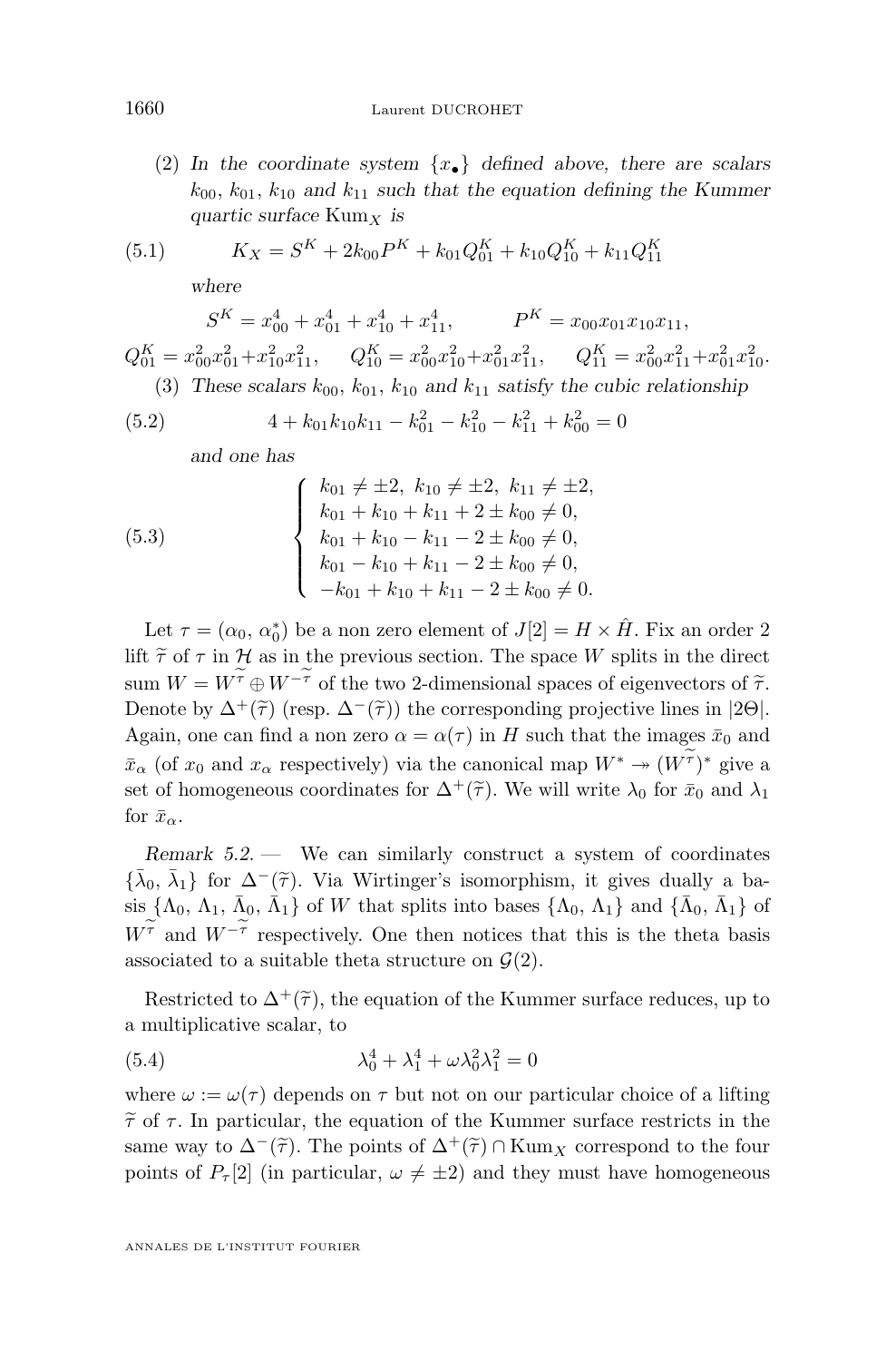<span id="page-21-0"></span>coordinates  $(a : b)$ ,  $(a : -b)$ ,  $(b : a)$  and  $(b : -a)$ , whence  $\omega = -\frac{a^4 + b^4}{a^2b^2}$  $\frac{1}{a^2b^2}$ . It is easy to compute the various  $\omega(\tau)$  in terms of the  $k_{\bullet}$ . Namely,

| (5.5)      |                               |                               |                                     |                                                              |
|------------|-------------------------------|-------------------------------|-------------------------------------|--------------------------------------------------------------|
| $\alpha_0$ | $\alpha_0^* = 00$             | $\alpha_0^* = 01$             | $\alpha_0^* = 10$                   | $\alpha_0^* = 11$                                            |
| $00\,$     | $^\star$                      | $k_{10}$                      | $k_{01}$                            | $k_{11}$                                                     |
| 01         | $2(k_{00} + k_{10} + k_{11})$ | $-k_{00} + k_{10} - k_{11}$   | $k_0 + k_{10} + k_{11}$             | $2(k_{00} + k_{10} - k_{11})$                                |
|            | $2 + k_{01}$                  | $2 - k_{01}$                  | $2 + k_{01}$                        | $2 - k_{01}$                                                 |
| 10         | $2(k_{00} + k_{01} + k_{11})$ | $-k_{00} + k_{01} + k_{11}$   | $2(-k_{00}+k_{01})$<br>$- k_{11}$ ) | $2(k_{00} + k_{01} - k_{11})$                                |
|            | $2 + k_{10}$                  | $2 + k_{10}$                  | $2 - k_{10}$                        | $2 - k_{10}$                                                 |
|            | $2(k_{00}+k_{01}+k_{10})$     | $2(k_{00} + k_{01} - k_{10})$ |                                     | $(-k_{00} + k_{01} - k_{10})$ $2(-k_{00} + k_{01} + k_{10})$ |
|            | $2 + k_{11}$                  | $2 - k_{11}$                  | $2 - k_{11}$                        | $2 + k_{11}$                                                 |

Notice that the inequations [\(5.3\)](#page-20-0) ensure that those coefficients are welldefined scalars, and they give another reason why  $\omega(\tau)$  cannot equal  $\pm 2$ . Because an elliptic curve  $E$  is completely determined by the branch locus of its Kummer map  $E \to E/\{\pm\} \cong \mathbb{P}^1$ , these data allow one to determine the elliptic curve  $P_{\tau}$  arising as the Prym variety associated to the double cover corresponding to  $\tau$ .

#### **5.2. Coble's quartic and associated Kummer surfaces**

Now, X is a non hyperelliptic curve of genus 3 over k. Take  $\tau = (\alpha_0, \alpha_0^*)$ to be non-zero and fix a lift  $\tilde{\tau}$  in  $\mathcal{H}$ . The space W splits again in the direct sum  $W = W^{\widetilde{\tau}} \oplus W^{-\widetilde{\tau}}$  of the two 4-dimensional spaces of eigenvectors  $\widetilde{\tau}$  and we let  $\Delta^+(\tilde{\tau})$  and  $\Delta^-(\tilde{\tau})$  denote the corresponding projective space  $\mathbb{P}^3$  in |2Θ|. Again, one can find a cardinal 4 subgroup  $H(\tau)$  of H such that the images  $\bar{x}_{\alpha}$  of  $x_{\alpha}$  ( $\alpha$  in  $H(\tau)$ ) via the canonical map  $W^* \to (W^{\tau})^*$  give a set of homogeneous coordinates for  $\Delta^+(\tilde{\tau})$ . This set of coordinates will be denoted  $\lambda_{00}$ ,  $\lambda_{01}$ ,  $\lambda_{10}$ ,  $\lambda_{11}$  in such a way that the lexicographical order is respected and if  $\alpha$  is in  $H(\tau)$ , we will write  $\bar{x}_{\alpha} = \lambda_{\bar{\alpha}}$  (with our conventions,  $\alpha \mapsto \bar{\alpha}$  is an group isomorphism). In particular,  $\bar{x}_0 = \lambda_{\bar{0}} = \lambda_{00}$ .

The following results are also well-known (the reader may refer to [\[2\]](#page-28-0), [\[6\]](#page-28-0) and [\[20\]](#page-29-0)).

LEMMA 5.3. — *There is a unique J*[2]-invariant quartic  $Cob_X$  *in* |2 $\Theta$ | *whose singular locus is the Kummer variety*  $Kum_X$  *associated to* X.

*If*  $\tau$  *is a non zero element of*  $J[2]$  *and if*  $\Delta \cong \mathbb{P}^3$  *is one of the two connected components of*  $|2\Theta|^{\tau}$ , then the intersection  $\Delta \cap \text{Cob}_X$  *is isomorphic to the Kummer surface*  $Kum_\tau$  *associated to the genus 2 curve*  $Y_\tau$  *whose Jacobian variety is isomorphic to the Prym variety*  $P_{\tau}$  *corresponding to the double étale covering*  $\ddot{X} \rightarrow X$  *associated to*  $\tau$ *.*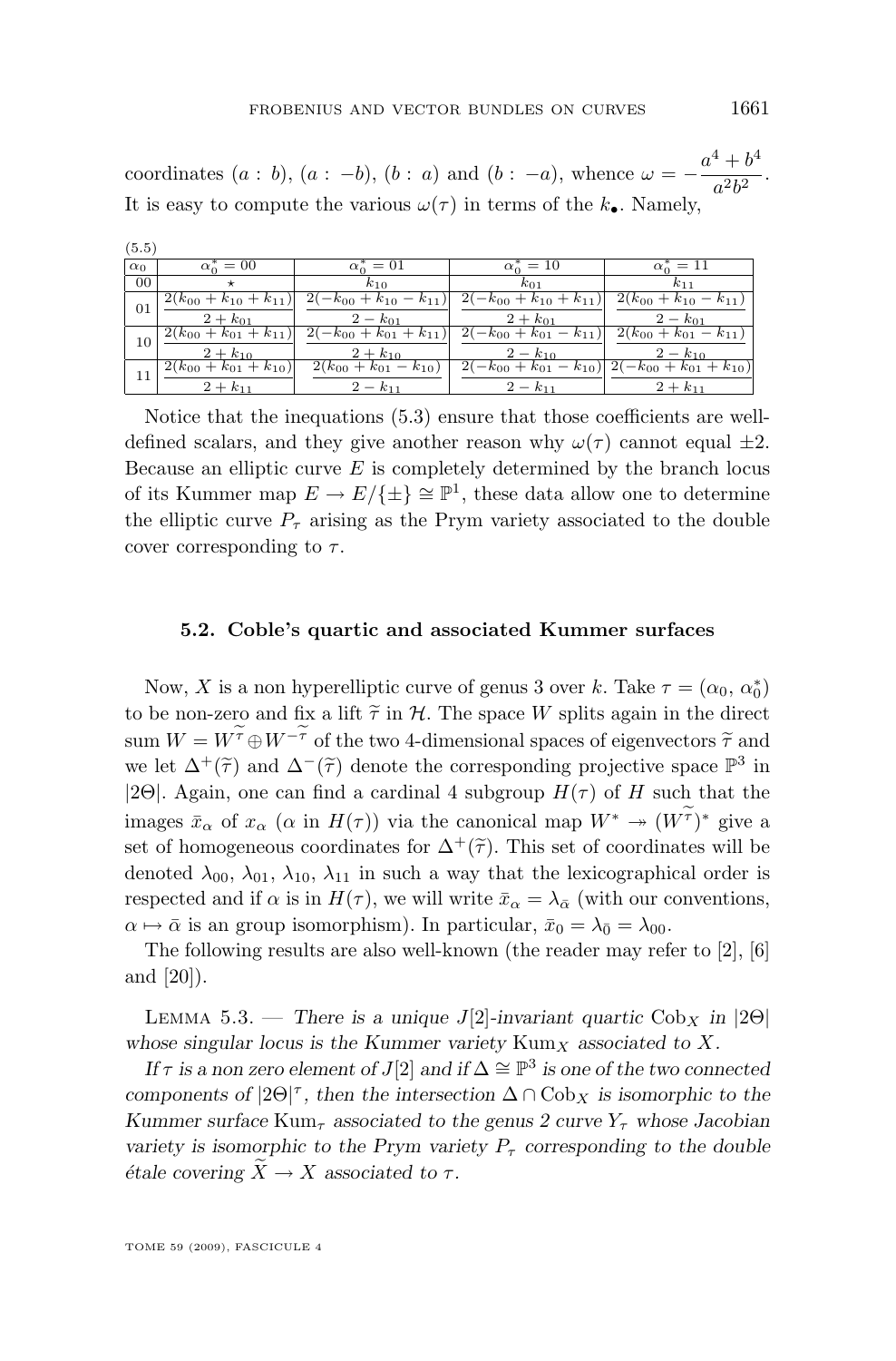<span id="page-22-0"></span>The hypersurface  $Cob_X$  *is completely determined by the data of the 63 Kummer surface*  $Kum_\tau$  *defined above.* 

For later use, we give some details on the last point, involving some calculations. Using the theta structure we have chosen, the equation of  $Cob_X$  goes under the form

(5.6) 
$$
C_X = S^C + \sum_{\alpha \in H - \{0\}} \gamma_\alpha Q_\alpha^C + \sum_{\alpha^* \in \hat{H} - \{0\}} \delta_{\alpha^*} P_{\alpha^*}^C
$$

where, letting  $\hat{\alpha}$  denote the dual of  $\alpha$  in  $\hat{H}$ ,

$$
S^C = \sum_{\beta \in H} x_{\beta}^4; \quad Q_{\alpha}^C = \sum_{\beta \in H | \hat{\alpha}(\beta) = 1} x_{\beta}^2 x_{\beta + \alpha}^2;
$$

$$
P_{\alpha^*}^C = \prod_{\beta \in H | \alpha^*(\beta) = 1} x_{\beta} + \prod_{\beta \in H | \alpha^*(\beta) = -1} x_{\beta}.
$$

Once again, the application  $\alpha^* \mapsto {\beta \in H}$ ,  $\alpha^*(\beta) = 1$  gives a one-toone correspondence between the set  $\hat{H} - \{0\}$  and the set  $H_4$  of cardinal 4 subgroups of H. If G is element of  $H_4$ , we denote by  $\alpha_G^*$  the corresponding element of  $\hat{H} - \{0\}$  (in such a way that  $G = \{ \beta \in H, \alpha_G^*(\beta) = 1 \}$ ) and we define  $\delta_G P_G^C := \delta_{\alpha_G^*} P_{\alpha_G^*}^C$ .

Restricted to  $\Delta^+(\tilde{\tau})$ , the equation  $C_X$  of the Coble's quartic hypersurface reduces, up to a multiplicative scalar, to the equation of a Kummer surface whose coefficients depend only on  $\tau$  (and not on  $\tilde{\tau}$ ). Those coefficients  $k_{00}(\tau)$ ,  $k_{01}(\tau)$ ,  $k_{10}(\tau)$ ,  $k_{11}(\tau)$  are determined in terms of the  $\gamma_{\alpha}$ 's and the  $\delta_{\alpha}$ 's. Namely, one finds that either

(5.7) 
$$
2k_{00}(\alpha_0^*) = \delta_{\alpha_0^*} \text{ and } k_{\bar{\alpha}}(\alpha_0^*) = \gamma_\alpha \text{ for all non zero } \alpha \text{ in } H(\tau)
$$

if 
$$
\alpha_0 = 0
$$
 or  
(5.8)

$$
k_{00}(\tau) = 2 \frac{\delta_{H(\tau)} + \sum_{G \in H_4} \sum_{G \cap H(\tau) = \langle \alpha_1 \rangle, \alpha_G^*(\alpha_0) = -1} \alpha_0^*(\alpha + \alpha_0) \delta_G}{2 + \alpha_0^*(\alpha_0) \gamma_{\alpha_0}}
$$
  
and 
$$
k_{\bar{\alpha}}(\tau) = \frac{2(\gamma_{\alpha} + \alpha_0^*(\alpha_0) \gamma_{\alpha + \alpha_0}) + \delta_{\langle \alpha, \alpha_0 \rangle}}{2 + \alpha_0^*(\alpha_0) \gamma_{\alpha_0}}
$$
 for all non zero  $\alpha$  in  $H(\tau)$ .

#### **6. Performing the computations**

#### **6.1. Multiplication by** p **on an elliptic curve**

We refer the reader to [\[23\]](#page-29-0) where it is explained how one can recover the group law on an elliptic curve  $E$  via its geometry. More specifically, there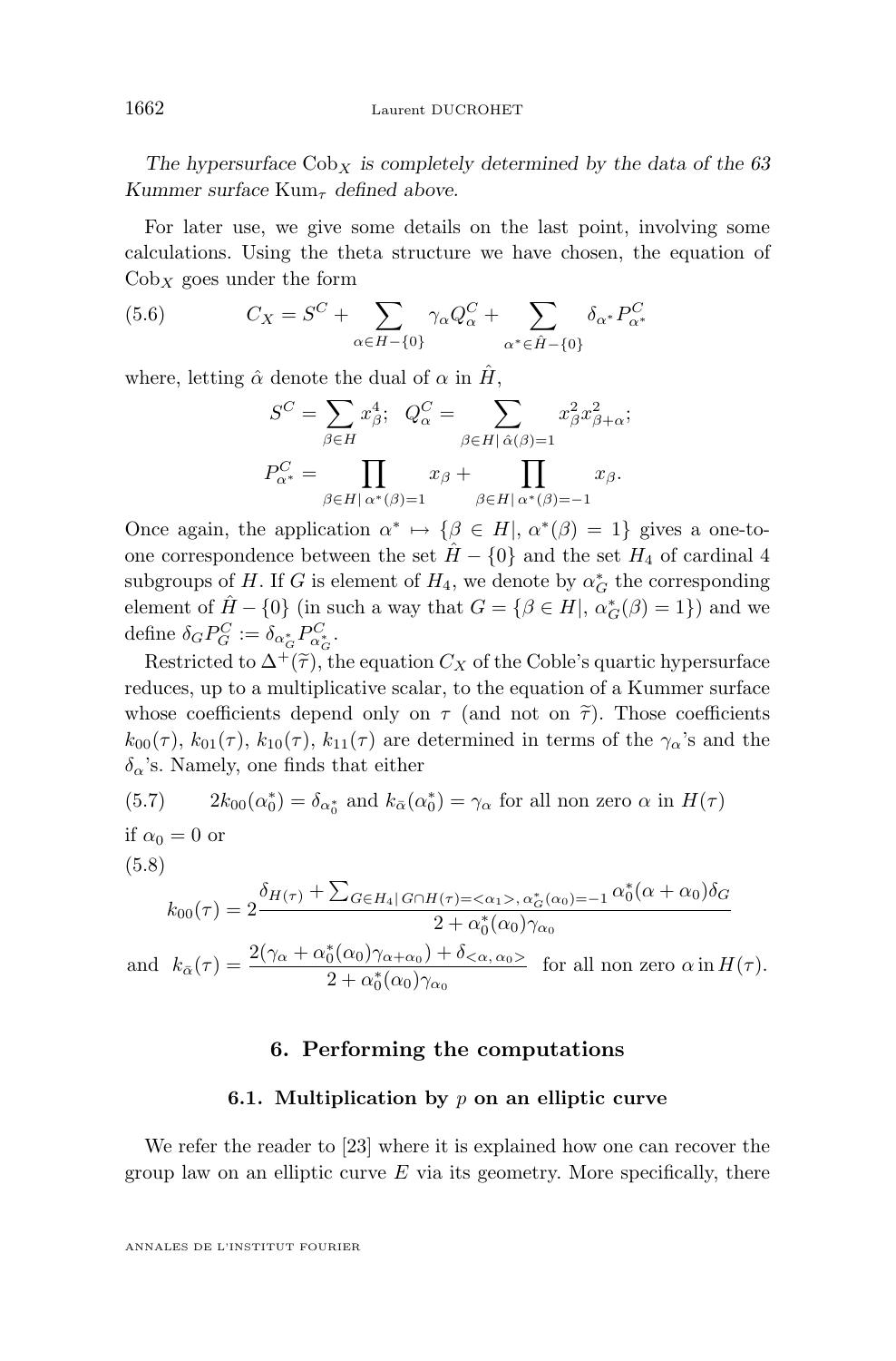<span id="page-23-0"></span>are duplication and addition formulae (see [\[23,](#page-29-0) III,2]) given for an affine model  $y^2 = x(x-1)(x-\mu)$  of E as well as the division polynomials in characteristic  $p \geqslant 5$  (see [\[23,](#page-29-0) Exercise 3.7]) which are much more convenient when implemented with a computer. As the action of  $\{\pm\}$  commutes with multiplication by p, the latter induces a map  $\mathbb{P}^1 \to \mathbb{P}^1$  defined by two homogeneous polynomials of degree p (say D and N) with  $x \mapsto N(x^p)/D(x^p)$ and the map induced by Verschiebung is defined by  $x \mapsto N(u)/D(u)$ . The computations yield

LEMMA  $6.1.$  — *In characteristic*  $p = 3$ ,

$$
N(u) = u(u + \mu(\mu + 1))^2
$$
 and  $D(u) = ((\mu + 1)u + \mu^2)^2$ .

In characteristic  $p = 5$ ,

$$
N(u) = u [u2 - \mu(\mu + 1)(\mu2 - \mu + 1)u + \mu4(\mu2 - \mu + 1)]2
$$

*and*

$$
D(u) = [(\mu^{2} - \mu + 1) [u^{2} - \mu^{2}(\mu + 1)u] + \mu^{6}]^{2}.
$$

In characteristic  $p = 7$ ,

$$
N(u) = u \left[ u^3 + 2\mu(\mu + 1)(\mu - 2)(\mu - 4)(\mu^2 + 3\mu + 1)u^2 + \mu^4(\mu + 1)^2\mu - 2((\mu - 4)(\mu^2 + 1)u + \mu^9(\mu + 1)(\mu - 2)(\mu - 4)) \right]^2
$$

*and*

$$
D(u) = [(\mu + 1)(\mu - 2)(\mu - 4)]u^3 + \mu^2(\mu + 1)(\mu^2 + 1)u^2
$$
  
+ 
$$
\mu^6(\mu^2 + 3\mu + 1)u] + \mu^{12}]^2.
$$

*Remark 6.2. —* These results are consistent with the classification of supersingular elliptic curves in small characteristics (see [\[7,](#page-28-0) Chapter IV, Examples 4.23.1, 4.23.2 and 4.23.3]).

Choose non-zero scalars a and b such that  $\omega = -\frac{a^4 + b^4}{2l^2}$  $\frac{a^2b^2}{a^2b^2}$  is different from  $\pm 2$  (in particular,  $a \neq \pm b$ ). There is a unique linear automorphism of  $\mathbb{P}^1$ mapping  $(a : b)$  to 0,  $(a : -b)$  to 1 and and  $(b : a)$  to  $\infty$ . It maps  $(b : -a)$  to the point  $(\mu : 1)$  with  $\mu = \left(\frac{b^2 + a^2}{2ab}\right)^2 = \frac{2 - \omega}{4}$  $\frac{a}{4}$ . Letting  $\lambda_0$ ,  $\lambda_1$  denote the corresponding pair of homogeneous of  $\mathbb{P}^1$ , the homogeneous polynomials  $Q_0$ and  $Q_1$  corresponding to N and D under this linear transformation can be exchanged by the action of a suitable element of  $E[2]$  and the computations yield expressions that depend only on  $\omega$  and not on the choice of a and b as expected.

TOME 59 (2009), FASCICULE 4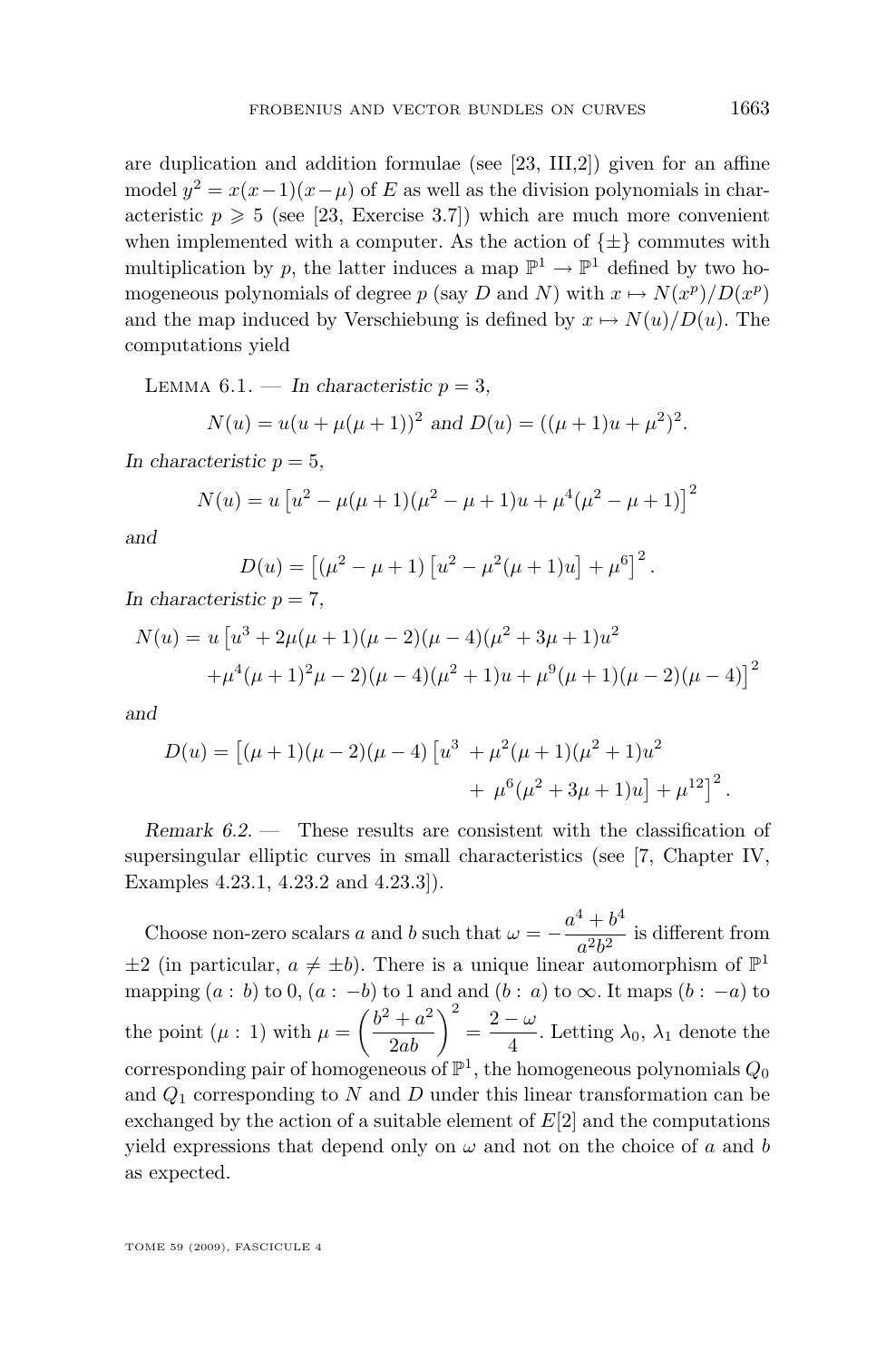<span id="page-24-0"></span>Lemma 6.3. — *With the notations given above, one has*

- $p = 3$ .  $Q_0(\lambda_0, \lambda_1) = \lambda_0^3 \omega \lambda_0 \lambda_1^2$ .
- $p = 5$ .  $Q_0 = \lambda_0^5 + \omega(\omega^2 + 2)\lambda_0^3\lambda_1^2 + (\omega^2 + 2)\lambda_0\lambda_1^4$ .
- $p = 7$ .  $Q_0 = \lambda_0^7 2\omega(\omega^4 1)\lambda_0^5 \lambda_1^2 + \omega^2(\omega^2 1)(\omega^2 2)\lambda_0^3 \lambda_1^4 \omega(\omega^2 1)\lambda_0 \lambda_1^6$ .

*Remark 6.4.* — Using the expression of  $\omega$  in terms of  $\mu$ , the chart [\(5.5\)](#page-21-0) as well as the remark [6.2](#page-23-0) allow one to give a more precise description of the locus of the Kummer surfaces such that the corresponding genus 2 curves only have ordinary Prym varieties. Namely, viewing the set of Kummer surfaces as an open subset of the double covering of the affine 3-space  $\mathbb{A}^3$ given by equation [\(5.2\)](#page-20-0), one has to exclude the inverse image of a finite set of affine planes in A 3 . Therefore, one can easily say when a Coble quartic has associated Kummer surfaces such that the corresponding genus 2 curves only have ordinary Prym varieties (there is a finite set of linear relations that the coefficients of the Coble quartic should not satisfy) and these form a dense subset in the set of all Coble quartics. Together with the Proposition [3.7,](#page-13-0) this ensures that a general genus 3 curve is ordinary, that all of its Prym varieties  $P_{\tau}$  are ordinary, and that if  $Y_{\tau}$  is the genus 2 curve associated to  $P_{\tau}$ , then all the Prym varieties of  $Y_{\tau}$  also are ordinary.

### **6.2. Equations of**  $\tilde{V}$  for  $p = 3$

Let us start with the genus 2 case and provide an alternative proof to the following result of Laszlo and Pauly ([\[11,](#page-28-0) Thm 6.1] where the result is proven for any curve, not only a general one).

Theorem 6.5. — *Let* X *be a general smooth and projective curve of genus 2 over an algebraically closed filed of characteristic* 3*.*

(1) *There is an embedding*  $\alpha$  : Kum<sub>X</sub>  $\hookrightarrow$  [2 $\Theta$ <sub>1</sub>] *such that the equality of divisors in* |2Θ1|

$$
\widetilde{V}^{-1}(\operatorname{Kum}_X) = \operatorname{Kum}_{X_1} + 2\alpha(\operatorname{Kum}_X)
$$

*holds* scheme-theoretically*.*

(2) The cubic equations of  $\tilde{V}$  are given by the 4 partial derivatives of *the quartic equation of the Kummer surface*  $\alpha$ (Kum<sub>X</sub>)  $\subseteq$  [2 $\Theta$ <sub>1</sub>]. In *other words, V is the polar map of the surface*  $\alpha$ (Kum<sub>x</sub>).

*Proof.* — Because X is general, all its Prym varieties are ordinary (Pro-position [3.7\)](#page-13-0). Let  $V_0$  be a generator for the  $\hat{H}$ -invariant part of  $\tilde{V}^*(W)$  in  $\text{Sym}^p W_1$ . For  $q = 2$  and  $p = 3$ , it comes under the form

$$
V_0 = y_{00}^3 + a_{01}y_{00}y_{01}^2 + a_{10}y_{00}y_{10}^2 + a_{11}y_{00}y_{11}^2 + by_{01}y_{10}y_{11}.
$$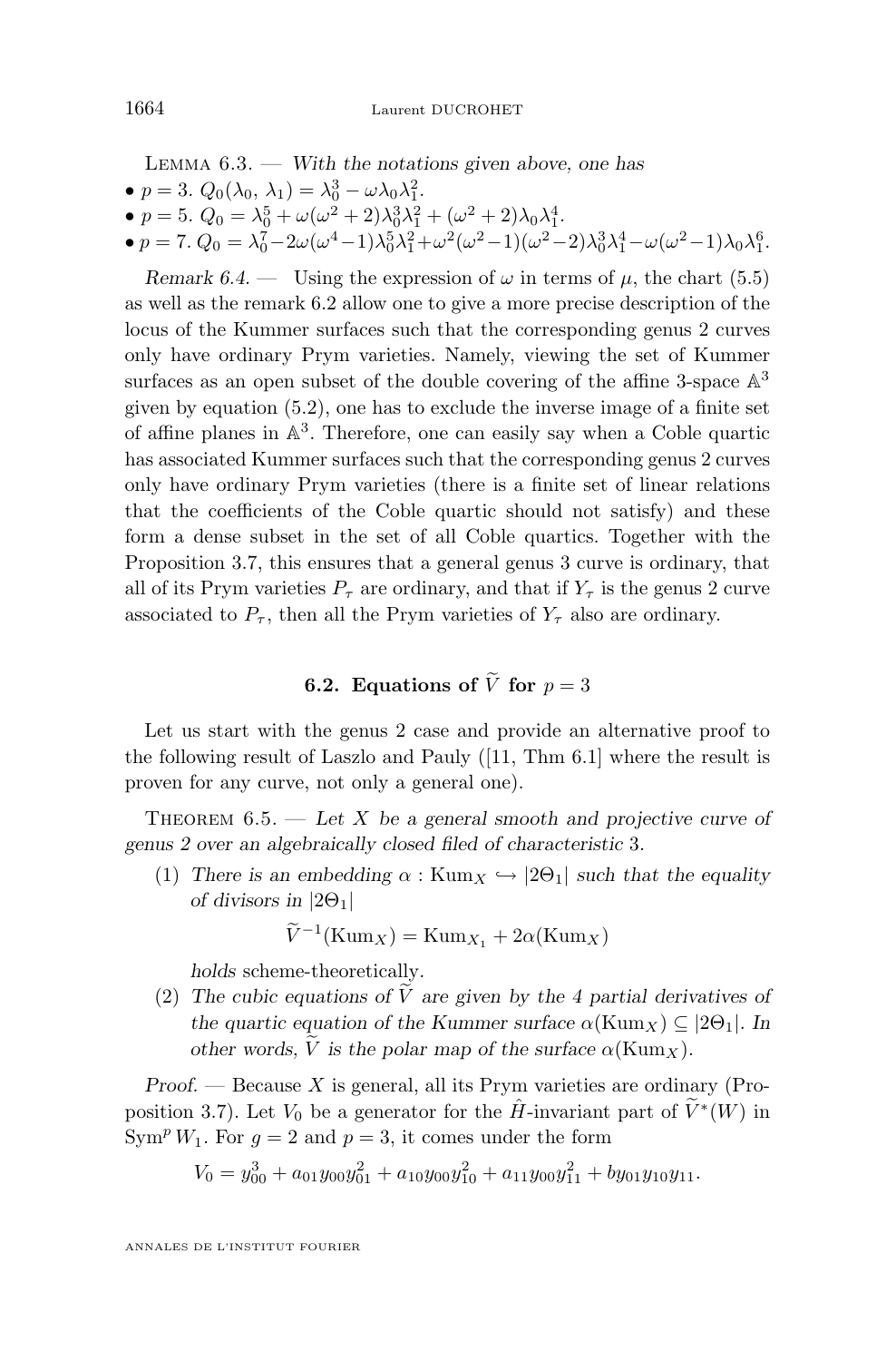We use the Lemmas [4.3](#page-16-0) and [4.4,](#page-16-0) the chart [\(5.5\)](#page-21-0) and the Lemma [6.3](#page-23-0) to obtain

$$
(6.1) \quad V_0 = y_{00}^3 + 2k_{01}y_{00}y_{01}^2 + 2k_{10}y_{00}y_{10}^2 + 2k_{11}y_{00}y_{11}^2 + 2k_{00}y_{01}y_{10}y_{11}.
$$

Then, one can deduce the  $V_{\alpha} := \tilde{V}(x_{\alpha})$  ( $\alpha = 0.1, 10, 11$ ) by permuting suitably the coordinate functions  $y_{\bullet}$  in  $V_0$ . Notice that  $V_{\alpha}$  is the partial (with respect to  $y_\alpha$ ) of a quartic surface with equation

$$
S+2k_{00}P+k_{10}Q_{01}+k_{01}Q_{10}+k_{11}Q_{11}
$$

(with S, P,  $Q_{01}$ ,  $Q_{10}$  and  $Q_{11}$  as in Lemma [5.1\)](#page-19-0) hence isomorphic to  $\text{Kum}_X$ . Thus, the second point above is proven.

The inverse image  $V^{-1}(\text{Kum}_X)$  can be computed explicitly as it is defined by the pull-back  $\tilde{V}^*(K_X)$  of the equation [\(5.1\)](#page-20-0). In other words, a few more computations enable us to recover the first assertion of the Theorem. Namely, one knows (see Diagram  $(3.1)$ ) that the equation  $K_{X_1}$  of Kum<sub>X<sub>1</sub></sub> divides  $V^*(K_X)$ . The exact quotient  $V^*(K_X)/K_{X_1}$  coincide with the square of  $K_X$ .

This geometric interpretation of  $\tilde{V}$  in genus 2 and characteristic 3 has an analogous interpretation of the unique  $\tilde{V}$  lifting the generalized Verschiebung in genus 3 and characteristic 3, namely the theorem [1.3.](#page-4-0)

*Proof of the Theorem [1.3.](#page-4-0) —* The proposition [3.1](#page-9-0) and the Remark [3.3](#page-10-0) ensure the existence and the uniqueness of  $\tilde{V}$  :  $|2\Theta_1| \dashrightarrow |2\Theta|$  lifting  $V_2$  :  $S_{X_1} \dashrightarrow S_X$  which is given by a system of 8 cubics. Because X is general, the Remark [6.4](#page-24-0) tells us that the associated Prym varieties (that are ordinary by Proposition [3.7\)](#page-13-0) are general enough to have Kummer surfaces for which the previous theorem is valid. Let  $V_0$  be the only  $\hat{H}$ -invariant cubic of this system of 8 cubics. In the same way as in genus 2, we use the Lemmas [4.3](#page-16-0) and [4.5,](#page-18-0) the equations  $(5.7)$  and  $(5.8)$  (instead of the chart  $(5.5)$ ), and the Theorem [6.5](#page-24-0) (instead of the Lemma [6.3\)](#page-23-0) to obtain

$$
V_0 = y_0^3 + 2\gamma_{001}y_0y_{001}^2 + 2\gamma_{010}y_0y_{010}^2 + 2\gamma_{011}y_0y_{011}^2
$$
  
+ 2 $\gamma_{100}y_0y_{100}^2 + 2\gamma_{101}y_0y_{101}^2 + 2\gamma_{110}y_0y_{110}^2 + 2\gamma_{111}y_0y_{111}^2$   
+  $\delta_{001}y_{010}y_{100}y_{110} + \delta_{010}y_{001}y_{100}y_{101} + \delta_{011}y_{011}y_{100}y_{111}$   
+  $\delta_{100}y_{001}y_{010}y_{011} + \delta_{101}y_{010}y_{101}y_{111} + \delta_{110}y_{001}y_{110}y_{111}$   
+  $\delta_{111}y_{011}y_{101}y_{110}$ .

Then, one deduces the  $V_{\alpha} := \widetilde{V}(x_{\alpha})$  by permuting suitably the coordinate functions  $y_{\bullet}$  in  $V_0$  and checks that  $V_{\alpha}$  is the partial (with respect to  $y_{\alpha}$ ) of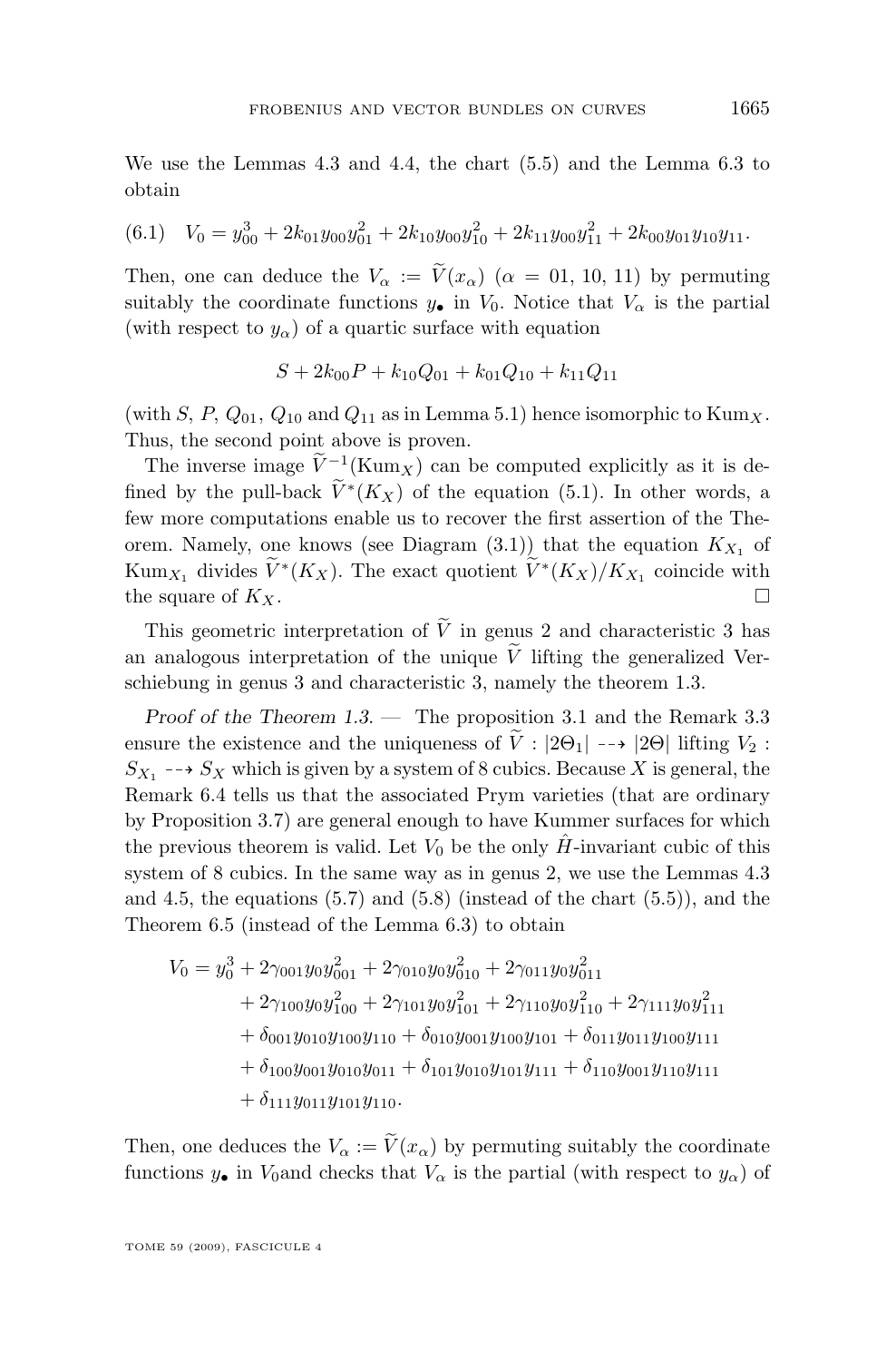a quartic hypersurface with equation

$$
S^C+\sum_{\alpha\in H-\{0\}}\gamma_\alpha Q_\alpha^C+\sum_{\alpha^*\in \hat{H}-\{0\}}\delta_{\alpha^*}P_{\alpha^*}^C
$$

as in the Subsection [5.2,](#page-21-0) hence isomorphic to  $Cob_x$ .

#### **6.3. Equations of**  $\widetilde{V}$  for  $p = 5$  and 7 and geometric consequences

For these characteristics, we have only performed the calculations in the genus 2 case. The equations obtained are already huge and interpretation requires (much time to) computational softwares. In much the same way as we proved the Theorem [6.5,](#page-24-0) we prove the following

Proposition 6.6. — *Let* X *be a general proper and smooth curve of genus 2 over an algebraically closed field of characteristic 5. There are coordinate functions*  $\{x_\alpha\}$  *and*  $\{y_\alpha\}$  *for*  $|2\Theta|$  *and*  $|2\Theta_1|$  *respectively such that the Kummer surface*  $Kum_X$  *in* |2 $\Theta$ | *has an equation of the form* [\(5.1\)](#page-20-0) *and such that, if*  $V_{\alpha}(\underline{y}) = V^*(x_{\alpha})$ , then

$$
V_{00} = y_{00}^{5} + a_{1100}y_{00}^{3}y_{01}^{2} + a_{1010}y_{00}^{3}y_{10}^{2} + a_{1001}y_{00}^{3}y_{11}^{2}
$$
  
+  $a_{0200}y_{00}y_{01}^{4} + a_{0110}y_{00}y_{01}^{2}y_{10}^{2} + a_{0101}y_{00}y_{01}^{2}y_{11}^{2} + a_{0020}y_{00}y_{10}^{4}$   
+  $a_{0011}y_{00}y_{10}^{2}y_{11}^{2} + a_{0002}y_{00}y_{11}^{4} + b_{00}y_{00}^{2}y_{01}y_{10}y_{11} + b_{01}y_{01}^{3}y_{10}y_{11}$   
+  $b_{10}y_{01}y_{10}^{3}y_{11} + b_{11}y_{01}y_{10}y_{11}^{3}$ 

*with*

$$
a_{1100} = k_{01}(k_{01}^2 + 2), \t a_{1010} = k_{10}(k_{10}^2 + 2), \t a_{1001} = k_{11}(k_{11}^2 + 2),
$$
  
\n
$$
a_{0200} = (k_{01}^2 + 2), \t a_{0020} = (k_{10}^2 + 2), \t a_{0002} = (k_{11}^2 + 2),
$$
  
\n
$$
a_{0110} = 3k_{11}(k_{00}^2 + k_{11}^2) + k_{01}k_{10}(1 - k_{11}^2),
$$
  
\n
$$
a_{0101} = 3k_{10}(k_{00}^2 + k_{10}^2) + k_{01}k_{11}(1 - k_{10}^2),
$$
  
\n
$$
a_{0011} = 3k_{01}(k_{00}^2 + k_{01}^2) + k_{10}k_{11}(1 - k_{01}^2),
$$
  
\n
$$
b_{00} = 2k_{00}(k_{00}^2 + 1) - k_{00}k_{01}k_{10}k_{11},
$$

 $b_{01} = k_{00}(k_{01}+3k_{10}k_{11}), b_{10} = k_{00}(k_{10}+3k_{01}k_{11}), b_{11} = k_{00}(k_{11}+3k_{01}k_{10})$ *where the*  $k_i$  *are the coefficients of the equation* [\(5.1\)](#page-20-0) *of* Kum<sub>X</sub>. The  $V_{\alpha}$  $(\alpha = 01, 10, 11)$  can be deduced from  $V_{00}$  by a suitable permutation of *the coordinate functions* y<sup>i</sup> *, namely the unique pairwise permutation that exchanges*  $y_{00}$  *and*  $y_{\alpha}$ *.* 

*Remark 6.7. —* In characteristic 7, one has the same kind of statement except that  $V_0$  is now the sum of 30 monomials, whose coefficients are as above polynomials (of degree at most 7) in the parameters  $k_{\bullet}$ .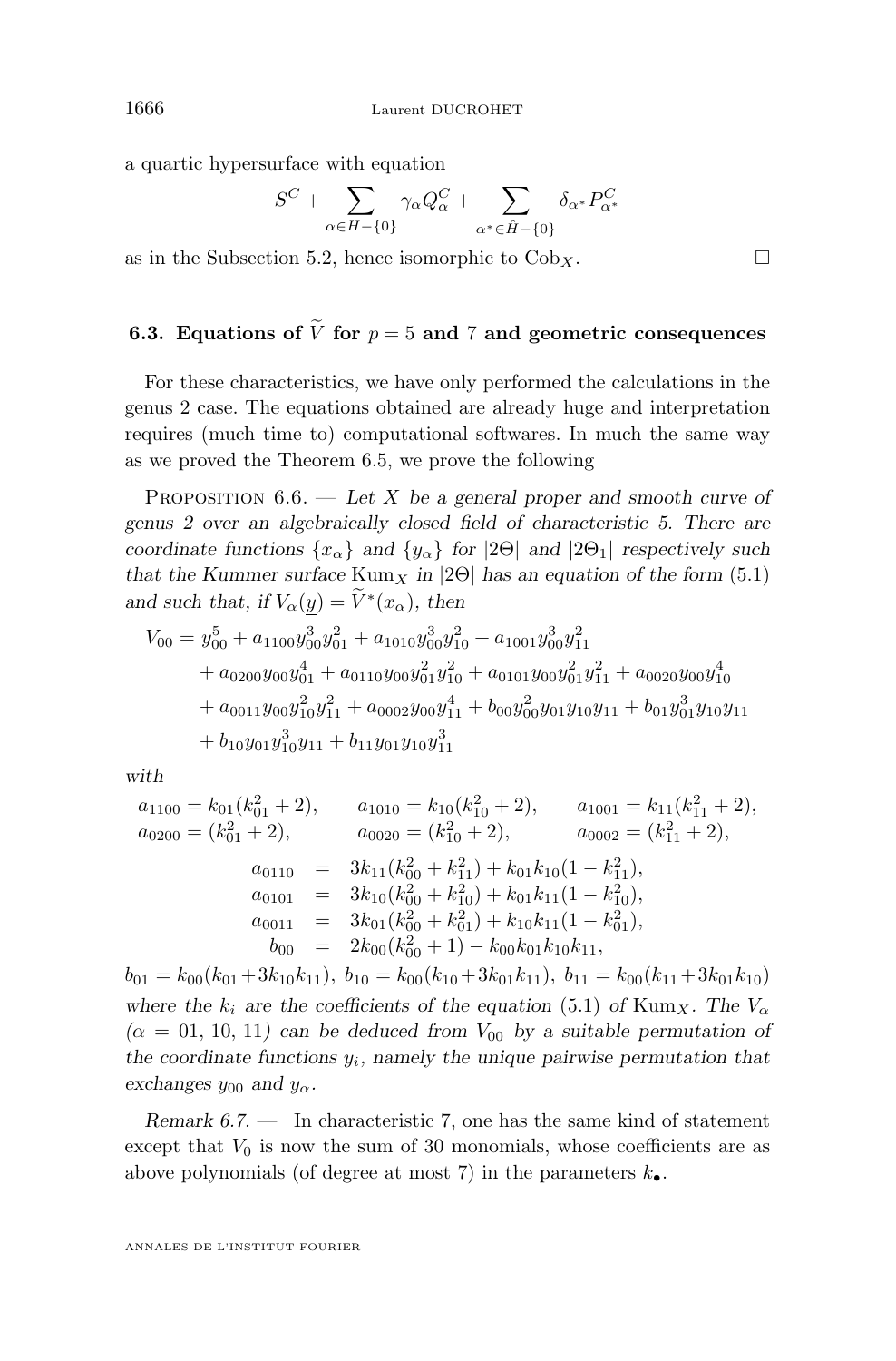Let us recall some features of the geometry of the map  $\tilde{V}: |2\Theta_1| \dashrightarrow |2\Theta|$ when  $g = 2$  and  $p = 3$  exhibited in [\[11\]](#page-28-0). First, there is an irreducible reduced hypersurface  $H = \alpha(\text{Kum}_X)$  of degree  $2p - 2 = 4$  in  $S_{X_1}$  such that the equality of divisors

$$
\widetilde{V}^{-1}(\mathrm{Kum}_X) = \mathrm{Kum}_{X_1} + 2H
$$

holds in  $S_{X_1}$  and such that base locus of  $\tilde{V}$  coincides with the singular locus of H. Second, H contains 16 curves (namely, conics containing 6 of the 16 singular points of H) each of which was contracted by  $\tilde{V}$  on a singular point of Kum<sub>X</sub>. Therefore, the inverse image of the singular locus of Kum<sub>X</sub> by  $\tilde{V}$  is 1-dimensional and contains all the singular points of  $H$ .

We tried to check these properties in characteristic 5 and 7 in exploiting the equations we could compute. Unfortunately, most of these assertions require a Groebner basis computation which seems beyond the capacities of the machines (or the software) used when working with the generic curve (that is to say over the extension

$$
L := \mathbb{F}_p(k_{01}, k_{10}, k_{11})[k_{00}]/(k_{00}^2 - k_{01}^2 - k_{10}^2 - k_{11}^2 + k_{01}k_{10}k_{11} + 4)
$$

of the prime field  $\mathbb{F}_p$  as field of coefficients). Still, we could prove Proposition [1.2.](#page-3-0)

*Proof of the proposition* [1.2.](#page-3-0) — Define the field L as above and R as the L-graded algebra generated by  $y_{00}$ ,  $y_{01}$ ,  $y_{10}$  and  $y_{11}$ . The homogeneous polynomials  $V_{00}$ ,  $V_{01}$ ,  $V_{10}$  and  $V_{11}$  define a endomorphism of L-graded algebras  $V^* : R \to R$ . Letting K (resp.  $K_1$ ) be the equation [\(5.1\)](#page-20-0) of the Kummer surface  $\text{Kum}_X$  in  $|2\Theta|$  (resp.  $\text{Kum}_{X_1}$  in  $|2\Theta_1|$ , which is obtained by raising the coefficients of  $(5.1)$  to the power p), one checks that  $K_1$  divides  $\widetilde{V}^*(K)$ . Letting Q be the exact quotient  $\widetilde{V}^*(K)/K_1$ , one checks that it is a square  $S^2$  and that S is irreducible.

Although the computation does not end for the generic curve, we checked the other assertions for a one hundred plus particular curves in each characteristic ( $p = 5$  and 7), randomly choosing the coefficients  $k_{01}$ ,  $k_{10}$ ,  $k_{11}$ in  $\mathbb{F}_{n^{10}}$ . The following pattern arises, with no exception once put aside the (non-relevant) cases contradicting the inequalities [\(5.3\)](#page-20-0). The base locus of V is contained, scheme-theoretically, in the singular locus of  $H$ , which is 0dimensional and has total length 96 (resp. 304) in characteristic 5 (resp. 7). This singular locus is itself in the stable locus of  $S_{X_1}$  as well as in the inverse image of the singular points of  $\text{Kum}_X$  which again defines a 1-dimensional subset of H. The inclusion of the base locus of V in the singular locus of H is strict and, unfortunately, its reducedness is too expensive to be checked out by the computation.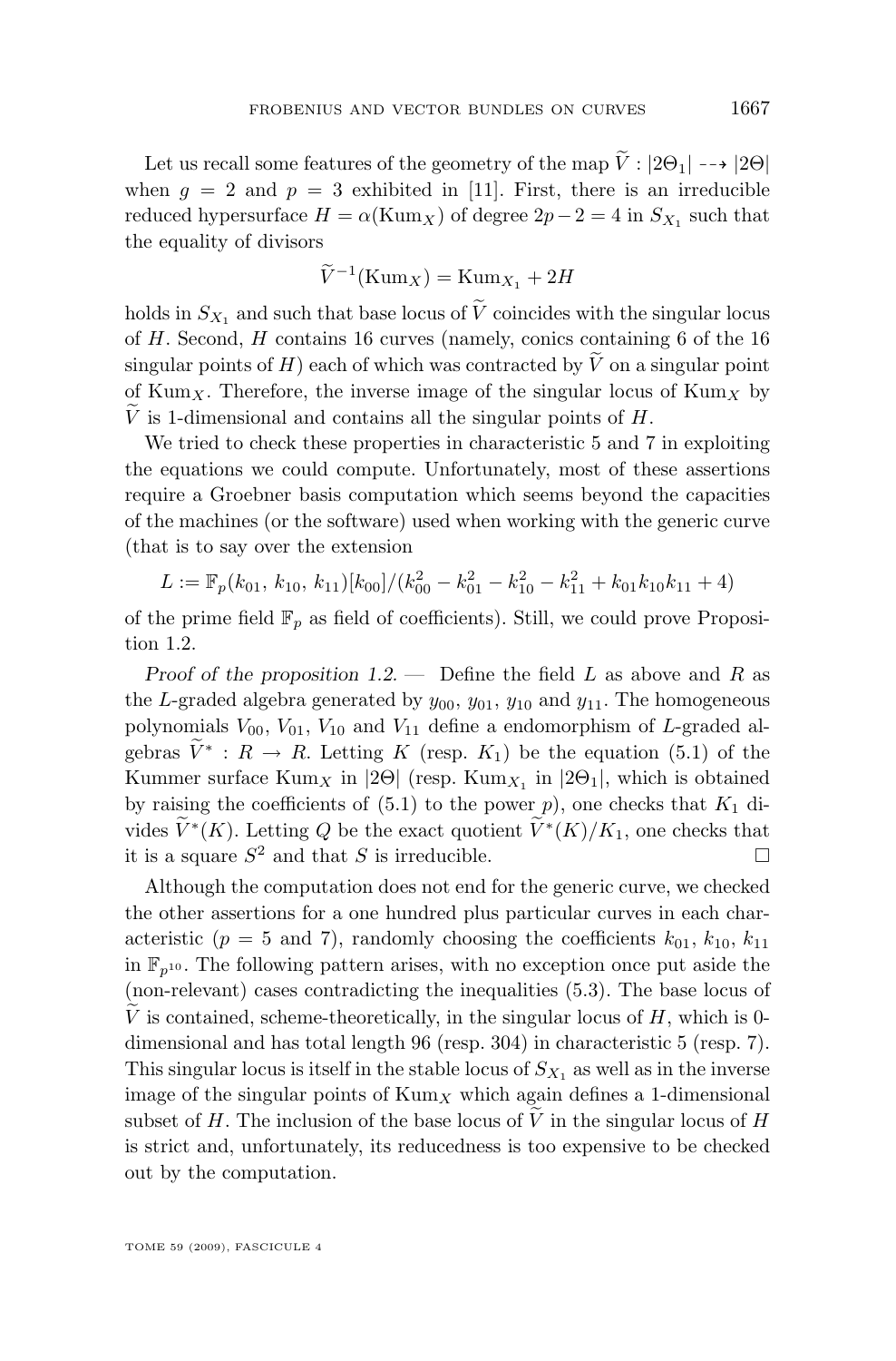<span id="page-28-0"></span>Of course, one would like to find a geometric (and characteristic free) proof of these facts that we believe are true for any general curve and any odd characteristic.

#### BIBLIOGRAPHY

- [1] A. Beauville, "Fibrés de rang 2 sur une courbe, fibrés déterminant et fonctions thêta", *Bull. Soc. Math. France* **116** (1988), p. 431-448.
- [2] A. B. Coble, "Algebraic geometry and theta functions", in *American Mathematical Society Colloquium Publications*, vol. 10, American Mathematical Society, Providence, R.I., 1982 (Reprint of the 1929 edition).
- [3] *Revêtements étales et groupe fondamental (SGA 1)*, Paris, 2003, Séminaire de géométrie algébrique du Bois Marie 1960–61. [Algebraic Geometry Seminar of Bois Marie 1960-61], Directed by A. Grothendieck, With two papers by M. Raynaud, Updated and annotated reprint of the 1971 original [Lecture Notes in Math., 224, Springer, Berlin; MR0354651 (50 #7129)].
- [4] B. van Geemen, "Schottky-Jung relations and vector bundles on hyperelliptic curves", *Math. Ann.* **281** (1988), p. 431-449.
- [5] M. Gonzàlez-Dorrego, *(16-6)-configurations and Geometry of Kummer surfaces* in  $\mathbb{P}^3$ , vol. 107, Memoirs of the American Math. Society, 1994.
- [6] P. Griffiths & J. Harris, *Principles of algebraic geometry*, Wiley Classics Library. John Wiley and Sons, Inc., New York, 1994 (Reprint of the 1978 original).
- [7] R. Hartshorne, "Algebraic geometry", in *Graduate Texts in Mathematics*, vol. 52, Springer, New-York, 1977.
- [8] H. Lange & C. Pauly, "On Frobenius-destabilized rank-2 vector bundles over curves", 2003, arXiv : math.AG/0309456.
- [9] H. Lange & U. Stuhler, "Vektorbündel auf Kurven und Darstellungen der algebraischen Fundamentalgruppe", *Math. Zeit* **156** (1977), p. 73-83.
- [10] Y. Laszlo & C. Pauly, "The action of the Frobenius map on rank 2 vector bunbles in characteristic 2", *J. of Alg. Geom.* **11** (2002), p. 219-243.
- [11] ——— , "The Frobenius map, rank 2 vector bunbles and Kummer's quartic surface in characteristic 2 and 3", *Advances in Mathematics* **185** (2004), p. 246-269.
- [12] S. Mochizuki, "Foundations of p-adic Teichmüller theory", AMS/IP Studies in Advanced Mathematics, Providence, RI, 1999, International Press, Cambridge, MA.
- [13] D. Mumford, "On equations defining abelian varieties. I", *Invent. Math.* **1** (1966), p. 287-354.
- [14] ——— , *Abelian varieties*, vol. 5, Tata Institute of Fundamental Research Studies in Mathematics, Bombay, 1970.
- [15] ——— , "Prym varieties. I", in *Contributions to analysis*, New York Academic Press, London, 1974, p. 325-350.
- [16] M. S. Narasimhan & S. Ramanan, "Moduli of vector bundles on a compact Riemann surface", *Ann. of Math.* **89** (1969), p. 14-51.
- [17] ——— , "2θ-linear systems on abelian varieties. Vector bundles on algebraic varieties", in *Tata Inst. Fund. Res. Stud. Math.*, vol. 11, Tata Inst. Fund. Res., Bombay, 1987 (Bombay, 1984), p. 415-427.
- [18] B. Osserman, "The generalized Verschiebung map for curves of genus 2", *Math. Ann.* **336** (2006), no. 4, p. 963-986.
- [19] ——— , "Mochizuki's crys-stable bundles: a lexicon and applications", *Publ. Res. Inst. Math. Sci.* **43** (2007), no. 1, p. 95-119.